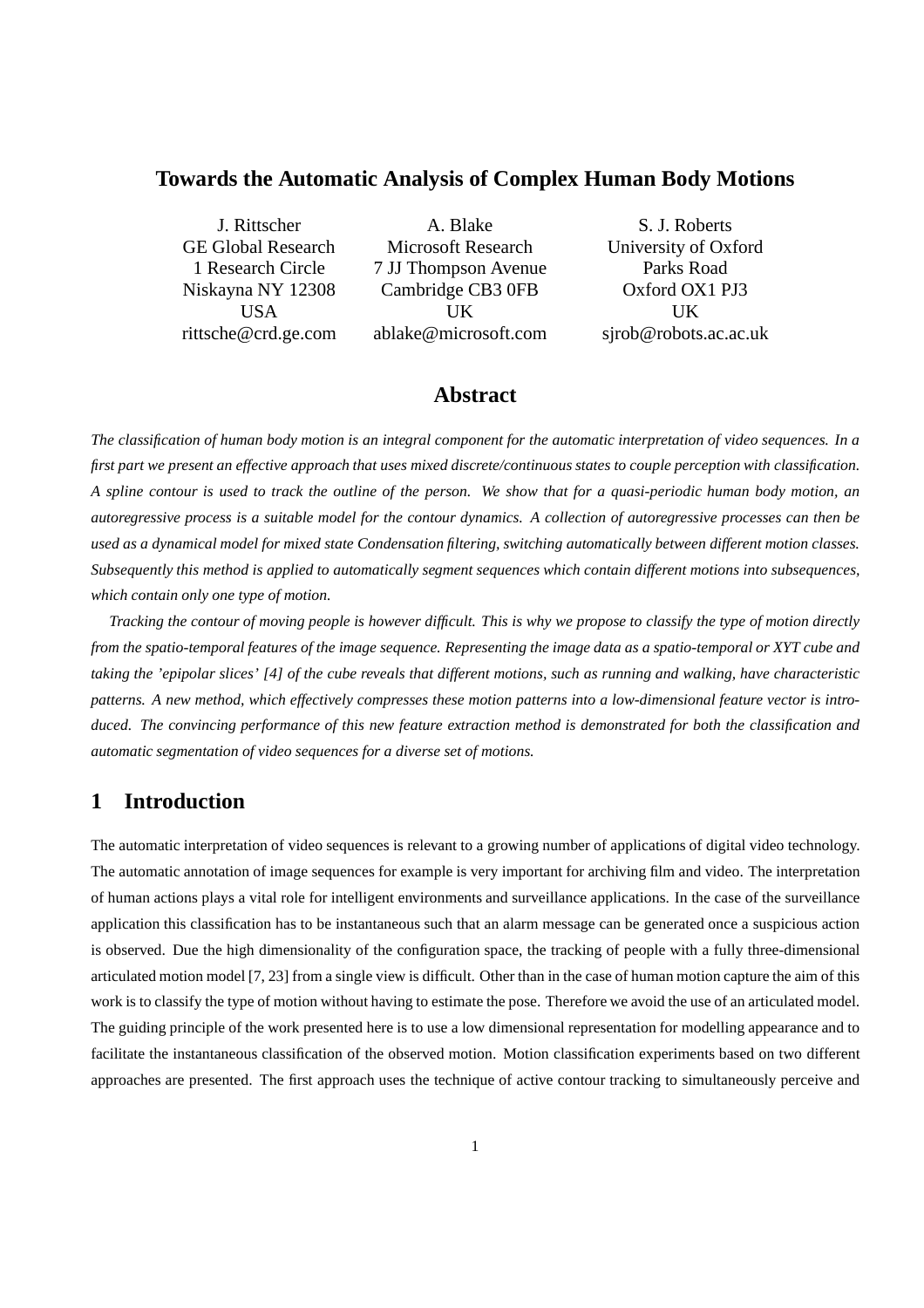classify the type of motion. Later a method which classifies the type of motion directly from the set of spatio temporal features of the sequence is presented.

Modelling people by using their apparent contour as used by Baumberg and Hogg [1] is a compromise between a complex articulated model and a basic blob tracker. In the contour tracking framework [3] the apparent contour of an object is modelled as a spline contour. The deformation of this contour with respect to a template is controlled by a low dimensional linear state space, the shape space. The dynamics of the contour is then modelled by a stochastic process. A number of researchers [24, 5, 27] have investigated the use of Hidden Markov Models (HMM) to describe complex motions. Wilson and Bobick [28] as well as Starner and Pentland [24] use a Hidden Markov model to recognise hand gestures. Here the observation probabilities of the HMM model pixel coordinates. The recognition of gestures is different from recognising motions as hand gesture do not depend generally on the speed of the motion. But speed or frequency of a motion provide a strong clue for detecting the class of motion. Bregler [5] presents a system which tracks and classifies different motions. Four different levels of abstraction are established each supporting a set of hypotheses. On the highest level a number of Hidden Markov models are used to evaluate which complex gesture is observed. The states of the HMM correspond to different dynamical motion models. But the models are only used to describe very simple and elementary motions like moving left and right, up or down. It will be demonstrated here that statistical models used for the anticipation of motion (linear, stochastic differential equations and their discrete embodiment as auto-regressive processes) are capable of modelling certain repetitive human motions such as running and walking.

In most approaches tracking and motion classification are dealt with as two separate processes. However it is highly desirable to develop systems where classification feeds back into the perception of motion since perception and classification are inextricably bound together. The reasoning behind the approach is that the statistical models used for the anticipation of motion can potentially be adapted for classification. This concept can be implemented by extending the CONDENSATION [12] filter to a mixed state tracker which automatically switches between different motion models. This is possible since the CONDENSATION filter can handle several different hypotheses at the same time and allows for a nonlinear model to predict the position of an object in the next time step. The current position and deformation of the contour relative to a template is specified through a continuous variable. A discrete variable denotes the current motion model being used. This work is therefore related to [2]. The main difference is that Black and Jepson model motion as a trajectory through a configuration space spanned by a basis of optical flow fields. The computation of the optic flow field for the entire area of interest requires considerable computational complexity.

An important aspect of this work is that by switching automatically between different motion classes an automatic segmentation of the sequence is obtained. The duration of the different motions are explicitly modelled by a Markov chain which applies long-term temporal constraints. Because of the expected length of a duration of one particular motion the probabilities of state transitions tend to be very small. As a consequence only a small number of particles will be propagated with an alternative motion model. In order to avoid the use of an extremely high number of samples a *Partial Importance Sampling* (see section 3.2) strategy is developed to approximate the posterior probability with a low number of samples. One important fact is that the importance sampling method used here has  $O(N)$  complexity and not  $O(N^2)$  as in [13]. It will be demonstrated that this framework can also be used to learn complex dynamics from a sequence containing mixed motions.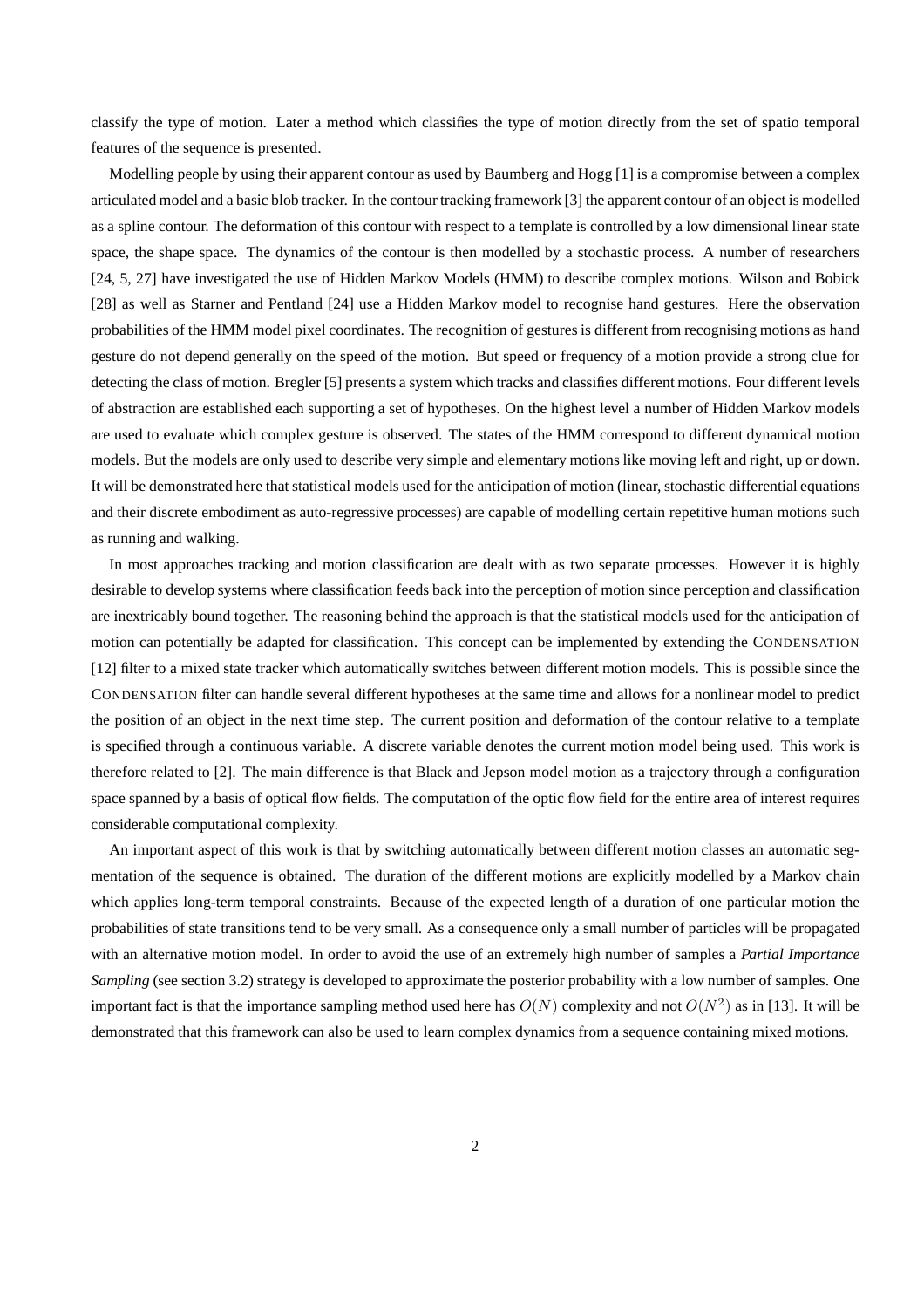# **2. Simultaneous perception and classification**

When tracking with an active contour [3] the objects apparent contour is described by a spline curve. The time-varying shape of the spline contour with respect to a template at time t is specified in terms of a continuous state vector  $x_t \in \mathbb{R}^{N_x}$ . So the problem is to estimate the state vector  $x_t$  based on a set of measurements  $z_t$  taken from the current frame of the image sequence. But rather than having a single estimate in the Bayesian framework the posterior probability  $p(x_t|Z_t)$  is propagated over time.  $Z_t$  denotes the history of the measurements, i.e  $Z_t = \{z_0, \ldots, z_t\}$ . Here the probability density  $p(x_t|Z_t)$  is represented in a non-parametric form by a set of K samples  $\{x_t^{(i)}\}_i$ . Each sample  $x_t^{(i)}$  has a likelihood weight  $\pi_i$ associated to it, such that  $\sum_i \pi_i = 1$ . The interpretation of such a particle set is that if the set is *resampled*, meaning that an X is chosen to be one of  $X_t^{(n)}$ , with probability proportional to its weight  $\pi_t^{(n)}$ , that X is distributed (approximately) according to the posterior  $p_t$ . A Condensation or particle filter [10] is applied to propagate  $p(X_t|\mathcal{Z}_t)$  over time. Multi-class dynamics are represented by appending to the continuous state vector  $x_t$ , a discrete state component  $y_t$  to make a "mixed" state  $X_t = (x_t, y_t)^T$ , where  $y_t \in \{1, ..., Y\}$  is the discrete component of the state, labelling the class of motion. Corresponding to each state  $y_t = y$  there is a dynamical model, taken to be a Markov model of order K that specifies  $p_i(x_t|x_{t-1}, \ldots x_{t-K})$ . A linear-Gaussian Markov model of order  $K$  is an autoregressive Process (ARP) [16] defined by

$$
x_t = \sum_{k=1}^{K} A_k x_{t-k} + \mathbf{d} + B \mathbf{w}_t
$$
 (1)

in which each  $w_t$  is a vector of  $N_x$  independent random  $N(0, 1)$  variables and  $w_t$ ,  $w_{t'}$  are independent for  $t \neq t'$ . Each class y has a set  $(A^y, B^y, \mathbf{d}^y)$  of dynamical parameters, and the goal is to learn these from example trajectories. Note that the stochastic parameter  $B<sup>y</sup>$  is a first-class part of a dynamical model, representing the degree and the shape of uncertainty in motion, allowing the representation of an entire distribution of possible motions for each state  $y$ . In addition, and independently, state transitions are governed by the transition matrix for a 1st order Markov chain:

$$
P(y_t = y'|y_{t-1} = y) = M(y, y').
$$

Observations  $z_t$  are assumed to be conditioned purely on the continuous part x of the mixed state, independent of  $y_t$ , and this maintains a healthy separation between the modelling of dynamics and of observations. Observations are also assumed to be independent, both mutually and with respect to the dynamical process. The observation process is defined by specifying, at each time t, the conditional density  $p(\mathbf{z}_t|x_t)$  which is taken to be Gaussian in experiments here. The Condensation filter, or particle filters [8, 15, 11] in general, can be extended straightforwardly [12] to deal with mixed states. A maximum likelihood learning approach as presented in [19] is used to estimate the set of dynamical parameters  $(A^y, B^y, d^y)$ .

# **3 Automatic segmentations**

Autoregressive processes are a special class of Gaussian Markov processes. It is known that a second order Markov process in continuous time is governed by a stochastic differential equation, the Fokker-Plank or Kolmogorov equation [14]

$$
m\ddot{x} + c\dot{x} + kx = bw ,
$$

where w is white noise. When there is no noise present, i.e.  $w = 0$  this is an oscillator with mass m, damping constant c and stiffness k. The sample path of such a process in continuous time in one dimension is a damped harmonic oscillation. A multivariate process can be decomposed into damped harmonic oscillations along different directions of the configuration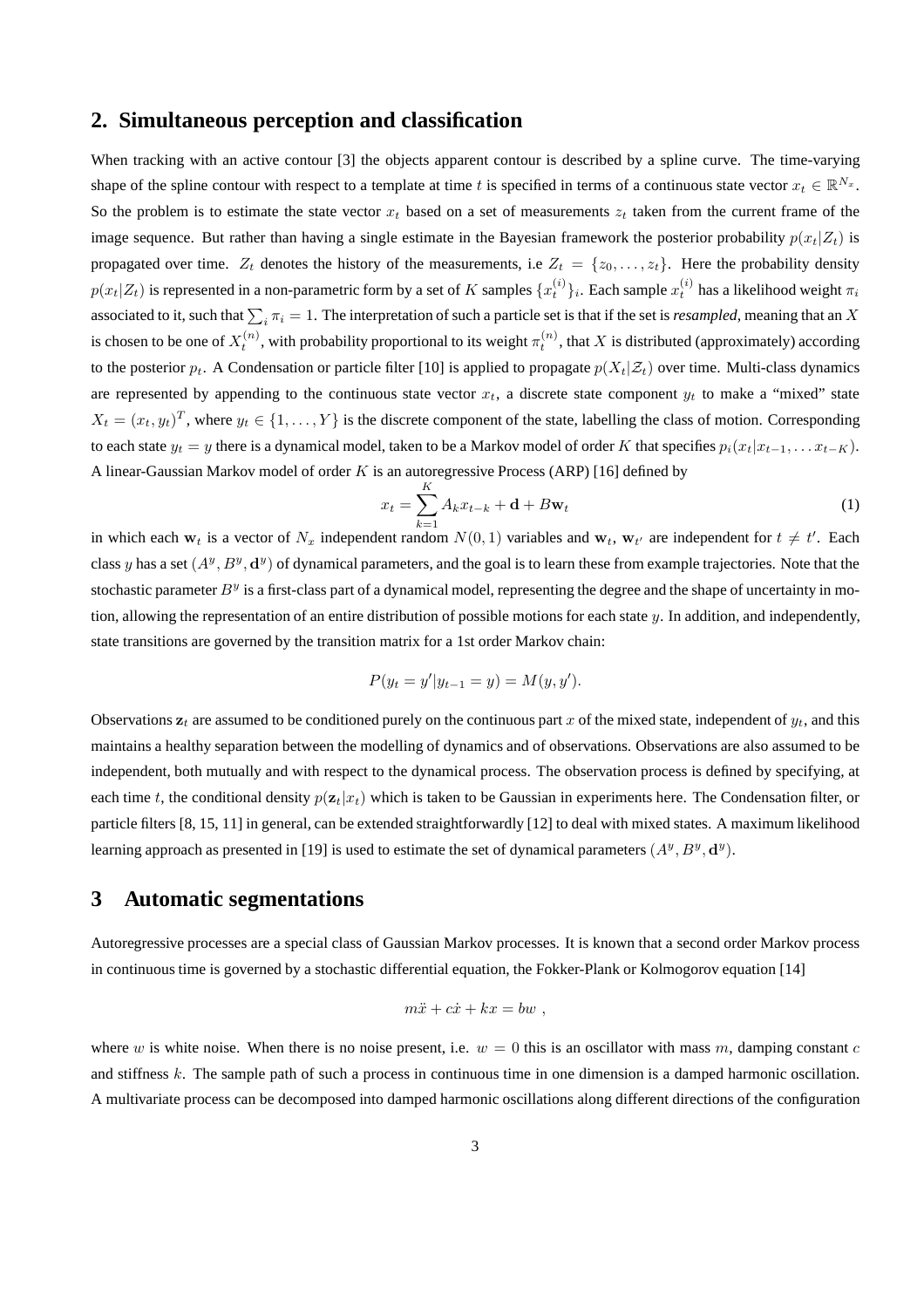space. A comparison of three different learnt models for walking presented in figure 1 indicates that most of the  $2N_x$  degrees of freedom of the second order autoregressive model are 'unused' - i.e. discarded by the learning algorithm.

#### **3.1 Motion models for classification**

The continuous variable  $X_t$  describes the current position and deformation of the contour relative to a template. In the case where two different motions are already characterised by having very different configurations  $X_t$  the classification problem is not very hard because essentially the shape information is used to discriminate between the different motions. Motions which can only be discriminated in phase space make the classification problem difficult. In this case only the dynamical information can be used to discriminate between the two different motions. The motion models need to be finely tuned in order to allow the mixed state CONDENSATION filter to automatically select the correct motion class. Since there can still be ambiguities between different motion models we cannot expect that the dynamical information alone will result in good segmentation results. Therefore as important as tuning the models is to model the expected duration of each motion correctly. The Markov chain with the transition matrix  $M$  does in fact act as a prior to the perception of the motion. It will be demonstrated later that an inappropriate set of transition probabilities will result in a very bad segmentation of the sequence.

It is a standard result of Markov chains, that the mean duration of a motion from class y is given by  $1/(1 - M(y, y))$ . For example, for a human body motion of mean duration 2 seconds, at a video-field rate of 50 Hz,  $M(y, y) = 0.99$ . Since also, for any Markov transition matrix,  $\sum_{y'} M(y, y') = 1$ , and all elements positive, we must have  $M(y, y') \le 0.01$  for any  $y' \ne y$ .



Figure 1: **Discrete eigenvalues of motion models learnt from three different walks.** Three different walking sequences of one human are tracked. For each sequence a second order autoregressive process are learnt using the Maximum Likelihood learning rule. Only the periods in which the walker is in a steady state are used to learn the model. It is crucial to observe that only the first 4 modes (displayed as black circles) are similar for all three models. From these only the first 2 nodes are significant since they have a time constant  $\beta^{-1} > 1$  second. All remaining modes have a damping constant  $\beta^{-1} < .2$ seconds.

Thus, in a filter using N particles, only  $0.01N$  particles are committed at each time step, on average, to the possibility of a change of motion class. Thus it is to be expected that mixed-class tracking could require, in the worst case, that N be hundred times greater than for single-class, for comparable performance. One general approach to reduce the number of particles is to use importance sampling [9], in which areas of configuration space that are unduly sparsely populated with particles can be artificially repopulated, and corresponding likelihood weights  $\pi_t^{(n)}$  reduced to maintain the correct posterior distribution. This is done using an importance function  $g(X)$  which determines the intensity of repopulation over the configuration space for X. In the standard approach, given a prior  $p_0(X)$ , a particle set  $\{(X^{(n)}, \pi^{(n)}), n = 1, ..., N\}$ , is constructed, in which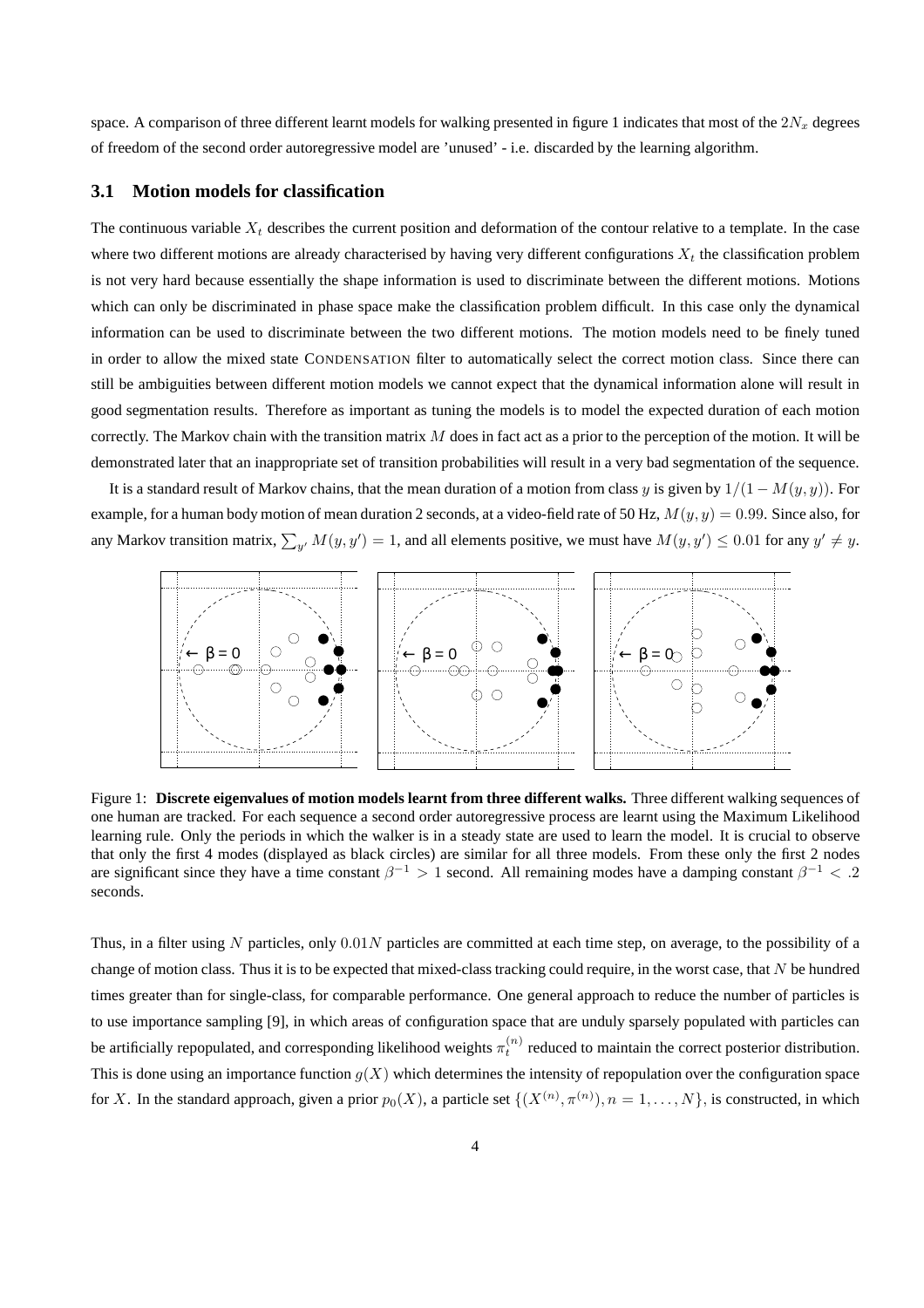the  $X^{(n)}$  are drawn from  $p_0$  and likelihood weights are  $\pi^{(n)} = p_0(X^{(n)})/g(X^{(n)})$ . Then, a random variable X generated by resampling from the particle set is distributed (approximately) as  $p_0(X)$ .

#### **3.2 Partial importance sampling**

In the multi-class classification problem, it is the discrete component  $y$  of the state  $X$  for which importance sampling is required. Importance sampling of the continuous component x certainly has applications  $[13]$ , but where it is not required, the sampling algorithm can be simplified as follows. The importance sampling function q now takes the form

$$
g_t(X_t|X_{t-1}) = p(x_t|x_{t-1}, y_t)P(y_t|y_{y-1}),
$$

where  $P(y_t|y_{y-1}) = G(y_{t-1}, y_t)$ . It mimics the true process dynamics with respect to the continuous x and the discrete component  $y$  is sampled according to the importance transition matrix  $G$ . Now the forward algorithm, with Partial importance sampling over the discrete component of state only, is as follows.

#### **Algorithm:**

- 1. Choose an index m randomly (with replacement) from  $m = 1, \ldots, N$ , with probability proportional to  $\pi_{t-1}^{(m)}$ .
- 2. Choose  $y_t^{(n)}$  with probability  $G(y_{t-1}^{(m)}, y_t^{(n)})$  from  $y = 1, ..., Y$ .
- 3. Choose  $x_t^{(n)}$  by sampling at random from the distribution  $p(x_t|x_{t-1}^{(m)}, y_t^{(m)})$ , i.e. compute  $x_t^{(n)}$  for the AR process with the parameters  $(A^y, B^y, d^d)$  where  $y = y_t^{(m)}$  that is, for an autoregressive process with order  $p = 1$  for the dynamics of class  $y = y_t^{(m)}$ :

$$
X_t^{(n)} = A_1^y X_{t-1}^{(m)} + \mathbf{d}^y + B^y \mathbf{w}_t^{(m)}
$$

where the  $\mathbf{w}_t^{(m)}$  are vectors of normal random variables generated independently for each  $m, t$ .

4. Set  $\pi_t^{(n)} = p(z_t|x_t^{(n)}) \frac{M(y_{t-1}^{(m)}, y_t^{(n)})}{G(t_m^{(m)}, n)}$  $G(y_{t-1}^{(m)}, y_t^{(n)})$ 

Two different motion classes were used for a classification experiment. A *pure jump*, i.e jumping up and down without lateral arm or leg movement and a *half star* which is a 'star jump' without arm movement. In order to illustrate the two motions the contours of the previous time frames are superimposed on one frame (figure 2). A separate set of training sequences which only contain one type of motion were used to learn the motion models. In all the experiments the tracking process is initialised by hand. In order to get a very good model the Maximum Likelihood learning rule was used on a sequence of 8 seconds length. Note that a combination of these two motions illustrates both types of classification problems: The lateral leg movement makes it easy to decide when the person is in motion class *half star*. The jumping up from the bending down position is on the other hand very difficult. As motivated before an importance sampling method on the discrete state has two advantages. A lower number of particles can be used as well as modelling a low probability of a change of motion class. The importance weights were chosen such that the off-diagonal weights were 0.01 or 0.05, i.e. the probability that a particle changes state is 10 times more likely than without partial importance sampling. As can be seen in figure 4 it was indeed possible to use a lower number of samples to archive a asymptotical misclassification performance of 10%. By using 400 samples it was possible to obtain a very good segmentation of the sequence. The asymptotic error rate however was not reduced by this method. The misclassification for the set of three different test sequences was 10%.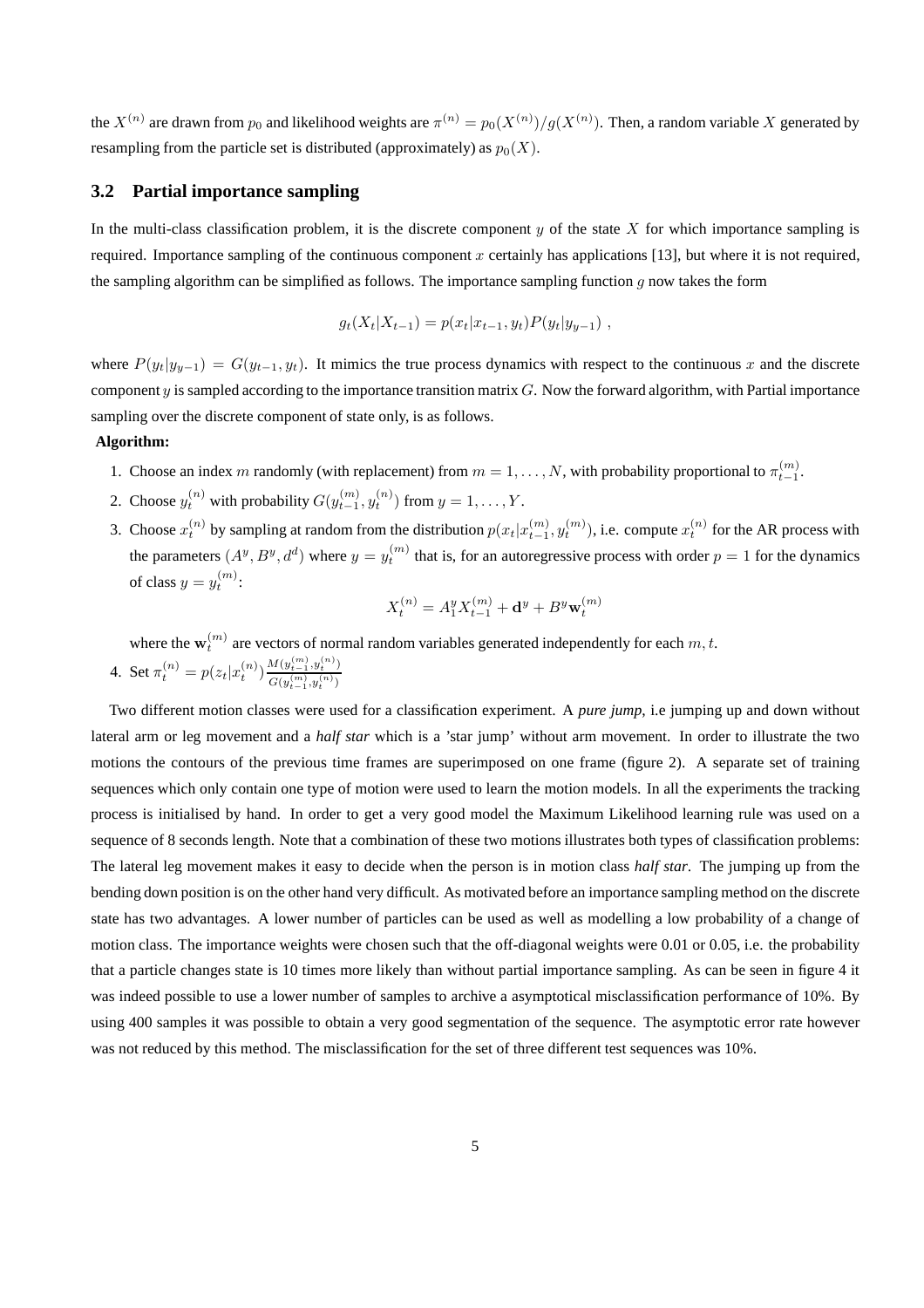

Figure 2: **Motion classes used in the experiment.** In order to illustrate the motion contours of previous time steps are superimposed on one frame. Left image: pure jump, i.e. jumping up and down without lateral arm or leg movement. Right image: half star - a 'star jump' without arm moment. Notice that both motions begin with an upwards acceleration. Hence it is then difficult to discriminate between both motions.



Figure 3: **Examples of the different segmentations.**The motion class pure jump in shown in red, half star in blue. The top row corresponds to the ground truth obtained by hand segmenting the sequence. A two state CONDENSATION filter without importance sampling is used with  $N = 2000$  particles. The third row displays the segmentation obtained using partial importance sampling on the discrete state with  $N = 400$  samples. Note that the quality of the segmentations does not get worse when the sample size is reduces. The crucial role of the transition matrix is documented in the bottom row. Here a transition matrix with  $M(y, y) = 0.9$  and importance weights with  $g(y, y) = 0.8$  are used, hence the expected duration of the motion is no longer correct.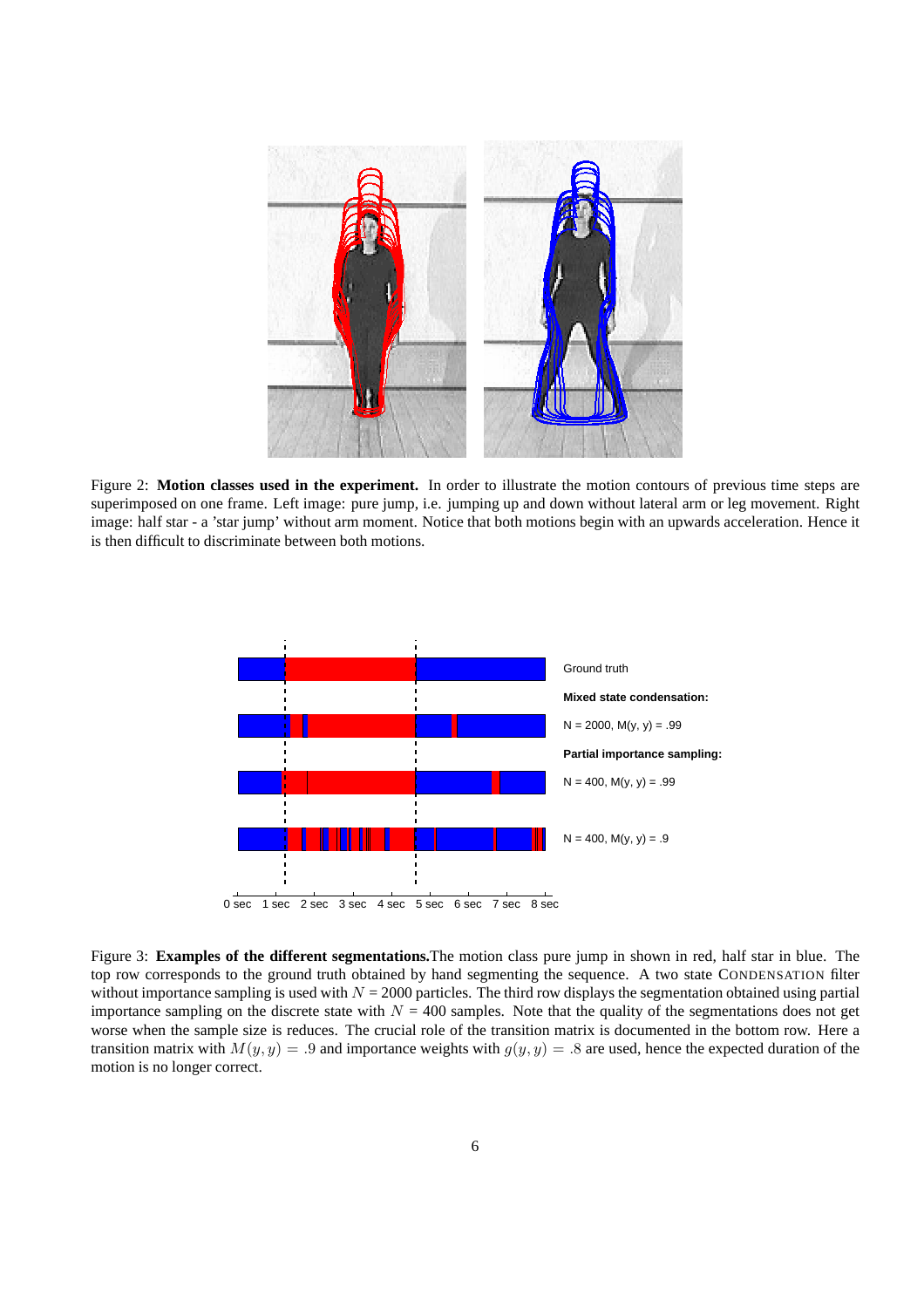

Figure 4: Misclassification Graphs. The average error of three tests for each of the three filters on a particular test sequence is displayed for different particle sizes N.

# **4 Classifying motions directly from spatio-temporal features**

The robustness of the tracking process obviously depends on the foreground model. Sullivan [25, 26] *et al.* show that the quality of the tracking can be improved significantly by taking the structure and variability of the foreground into account. It is however difficult to construct such a model of a human body in motion. Yacoob and Black [29] track different body parts and use a vector of measurements over the temporal axis to characterise the type of motion. In order to compensate for a certain variability of the motion they formulate an algorithm which recognises an observed activity subject to a set of admissible transformations. Altought this is an alternative which reduces the complexity of the foreground model the problem of tracker initialisation is still open. The main aim of the work presented here is to use a very basic approach to track the foreground region and subsequently recognise the type of motion based on the spatio-temporal features of the image sequence.

One possible spatio temporal feature is optic flow which is used in [2] to recognise gestures and expressions. But because the flow field of the entire image is used these measurements are not very well localised and can easily be corrupted by background motion. Chomat *et al.* [6] present a system which recognises certain motions by evaluating the responses of spatio-temporal filters. Their system is, for example, able to detect if a person enters or leaves a room. We are, however, interested in a much finer distinction of motion patterns. In our experience it is very difficult to discriminate between motions, such as different walking styles, on the basis of spatio-temporal filters. Representing the image sequence as a space time cube [4] as shown in figure 7 reveals that different motions such as running and walking have characteristic patterns. Niyogi and Adelson [17, 18] use this observation to recognise people by their gait. They fit spatio-temporal surfaces to the person in motion in order to estimate the parameters of a stick-figure model. Recognising the type of motion should not require any articulated motion model, or in fact, any intermediate representation. Section 4 of this article presents the construction of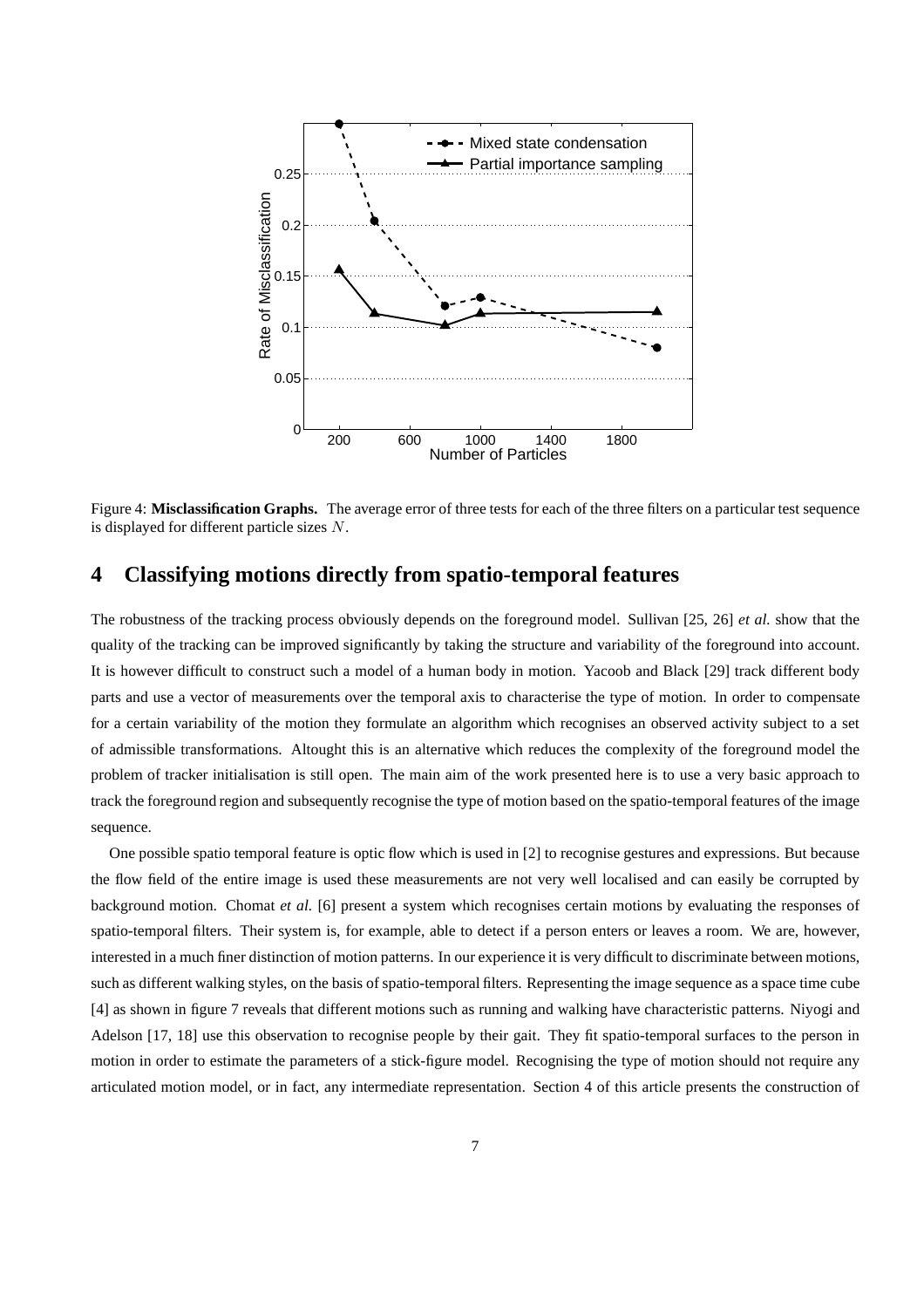a feature extraction method which projects the data from the three dimensional cube onto a low dimensional space. It will then be shown that this method can be used to classify certain motion patterns. Finally it will be demonstrated that the same method can be applied to classify sequences of mixed motions instantaneously.

In addition to the dynamical model the contour tracking approach requires a suitable observation likelihood and a tracker initialisation. In the case of tracking people both of these problems are difficult to solve. Therefore we now present, as mentioned in the introduction, a technique which allows to recognise a particular motion pattern directly from the spatiotemporal features in the image sequence. The key idea here is to use slices of the spatio-temporal cube, epipolar slices to be exact, to classify the type of motion. The braided pattern of the epipolar slices, as seen in figure 6 clearly contains enough information to discriminate the motion pattern generated by different walking styles. We now aim to design a specific feature extraction method which captures the salient information of this pattern. Due to the regularity of the motion pattern it will be possible to encode the braided pattern using only a small number of parameters.

Motions like running, walking, and skipping can be characterised by the different intrinsic velocities of leg movement. As discussed before, epipolar slices of the spatio-temporal cube (see figure 7) exhibit a braided pattern which characterises the type of motion. Since the epipolar slice is an entity in space-time, the braided pattern is directly related to the velocity-profile of the motion. The braided pattern of the leg motion, for example, consists of two self intersecting curves, one for each leg. Hence the velocity of the leg can be computed by estimating the outer normal to the curve. This is also illustrated in figure 5. The angle  $\alpha$  of the outer normal can be computed as

$$
\tan(\alpha) = \frac{\delta_t I}{\delta_x I}
$$

Since the tan-function is antisymmetric, i.e.  $-\tan^{-1}(-x) = \tan^{-1}(x)$ , for every time t the modulus of  $\alpha$ ,  $|\alpha|$ , estimated from either curve, is identical. Hence the distribution of  $|\alpha|$  will describe the velocity distribution of the motion pattern. In



Figure 5: **Idealized braided pattern.** The figure on the left shows an idealised braided pattern of a person walking under a frontto parallel view. The angle of the outer normal to one curve,  $\alpha$ , measures the velocity of the leg at time t. The second curve is of course a mirror image of the first hence the angles of both other normals are related. This is because tan-function is antisymmetric, i.e.  $-\tan^{-1}(-x) = \tan^{-1}(x)$ . It is also clear that the angles of the inner normals correspond to those of the outer normals. The distribution of  $|\alpha|$  hence characterises the braided pattern. The graph on the right shows a typical learnt distribution of  $|\alpha|$  from an epipolar slice taken from the experimental data.

order to characterise a particular motion it will be necessary to take a collection of epipolar slices into account. It would be therefore desirable to use a more compact representation of the distributions of  $|\alpha|$ . The learnt distributions,  $p(|\alpha|)$ , shown in figure 8, have very characteristic shapes. The shape of the distributions depends on both the location of the epipolar slice and the type of motion. They are clearly different in their third moment. The estimate of the third moment or skewness,  $\gamma_1$  (see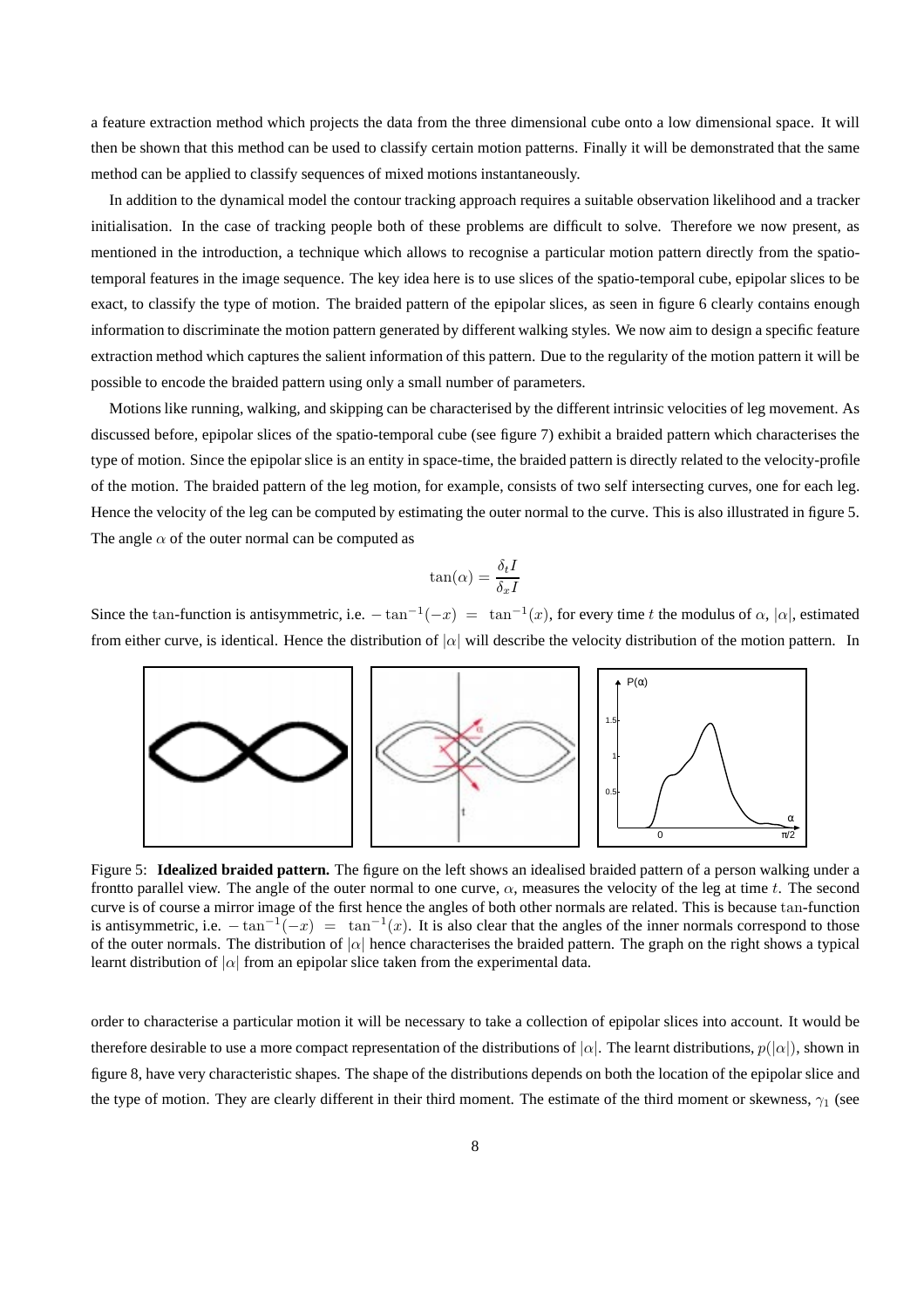

Figure 6: **Epipolar slices of the space time cube.** As indicated in figure 7, this graph displays three typical epipolar slices for the three different motions running, skipping and walking. Note that these epipolar slices are taken from sequences where the centroid of the foreground region, i.e. the walking person, is stationary. The purpose of this preprocessing is to factor out the general motion and isolate the pattern which characterises a particular walking style. The image heights are chosen such that the slices on the top row correspond to hip motion, the middle row to upper leg and the bottom row to the shin. It can be clearly seen that the upper leg and shin move at different speeds.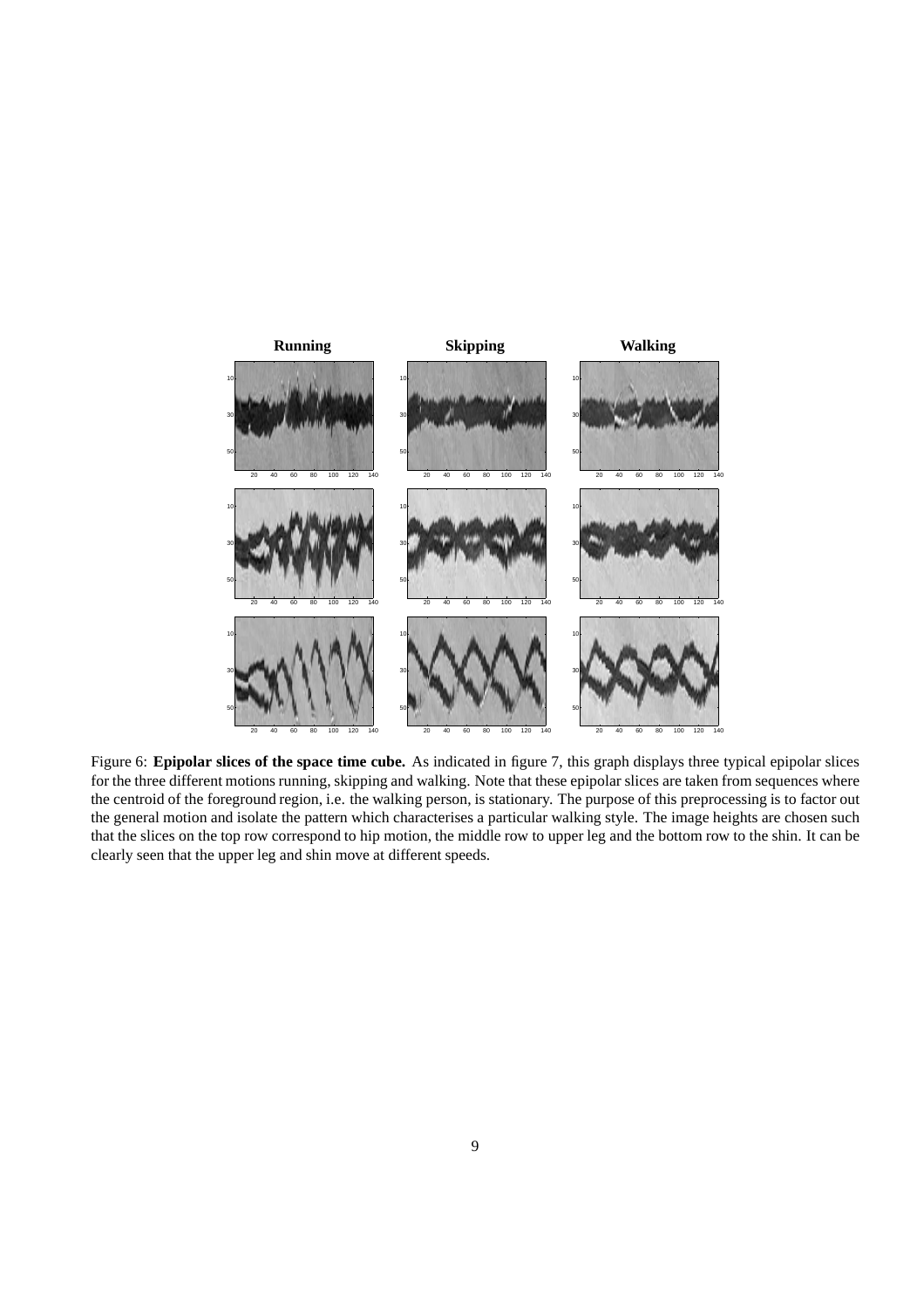for example, [22]) of the distributions is defined as,

$$
\gamma_1(\{\alpha_1,\ldots,\alpha_N\}) = \frac{1}{N} \sum_{j=1}^N \left(\frac{\alpha_j - \bar{\alpha}}{\sigma}\right)^3.
$$
 (2)

The skewness of a distribution measures the degree of asymmetry. The measure does not depend on the location or scale (measured respectively by the mean  $\bar{\alpha}$  and the variance  $\sigma$ ). Hence a linear transformation of the distribution will not affect the skew factor  $\gamma_1$ . For a symmetrical distribution the skewness,  $\gamma_1$ , is evidently zero. A positive value of skewness signifies a distribution with an asymmetric tail extending to the right of the mean and vice versa. Three typical epipolar slices, ranging from fast to slow motions, are displayed in figure 8. Both the learnt distributions and the skewness,  $\gamma_1$ , allow to discriminate between the three different velocity profiles. We therefore conclude that it is sufficient to compute the skewness of the learnt distribution of a collection of epipolar slices and treat the vector of the skew factors as a feature vector.

#### **4.1 Practical computations**

Two steps are necessary to estimate  $\alpha$  from real data. Firstly, the motion boundary needs to be extracted and, secondly,  $\alpha$ needs to be estimated from noisy data. Based on the assumption that a suitable bandpass filter will be sufficient for denoising, the space time cube is first convolved with a spatio-temporal Gaussian filter,  $\varphi$ . In the next step the partial derivatives  $\delta_x I$  and  $\delta_t I$  are computed from the bandpass-filtered data. This can, of course, be performed in one step by convolving the data with the partial derivatives of the filter  $\varphi$ . In order to estimate the normals to the self-intersecting curves,  $\alpha$  is calculated where  $|\nabla I|$  exceeds a threshold, i.e.  $|\nabla I(x,t)| > C$ , thence

$$
\tan(\alpha(x,t)) = \frac{(I * \delta_t \varphi)(x,t)}{(I * \delta_x \varphi)(x,t)}.
$$
\n(3)

Unless otherwise stated the threshold  $C$  is set naively. In fact the threshold  $C$  can be set conservatively. Its only purpose is to prevent the distribution  $p(|\alpha|)$  from being swamped by  $\alpha$ -values which correspond to locations  $(x, t)$  at which the modulus of the gradient  $|\nabla I(x, t)|$  is near zero.

Figure 8 displays a set of epipolar slices for running, walking, and skipping. These slices were taken at the height of the shin. Figure 8 also shows the distributions  $p(|\alpha|)$  for each of the epipolar slices and the corresponding skew values. One can observe that both, the shape of the distribution  $p(|\alpha|)$ , and the skew values  $\gamma_1$  discriminate between the different motions. The distribution  $p(|\alpha|)$  clearly depends on the position of the epipolar slice. Hence we conclude that a collection of epipolar slices taken from different heights of the space time cube is necessary to discriminate between the different motions.

In order to formalise the approach it is necessary to make the notation more precise. Since each epipolar slice of the sequence I depends on the height y (see figure 7) we denote the skew factor of the corresponding  $|\alpha|$ -distribution as  $\gamma_1(I,y)$ and define

$$
\gamma_1(I) := \{ \gamma_1(I, y_1), \dots, \gamma_1(I, y_N) \}, \qquad (4)
$$

where  $N$  is the number of epipolar slices which is taken from the space time cube. Hence we compress the image sequence I to a feature vector of length  $N$ .

So far we have discussed the problem of classifying sequences which only contain one type of motion. One requirement for classifying the motion instantaneously is the estimation of the moments of  $p(|\alpha|)$  from a very short time window. Consequently this problem has two different aspects. Firstly, the estimation of the moments from a small number of samples and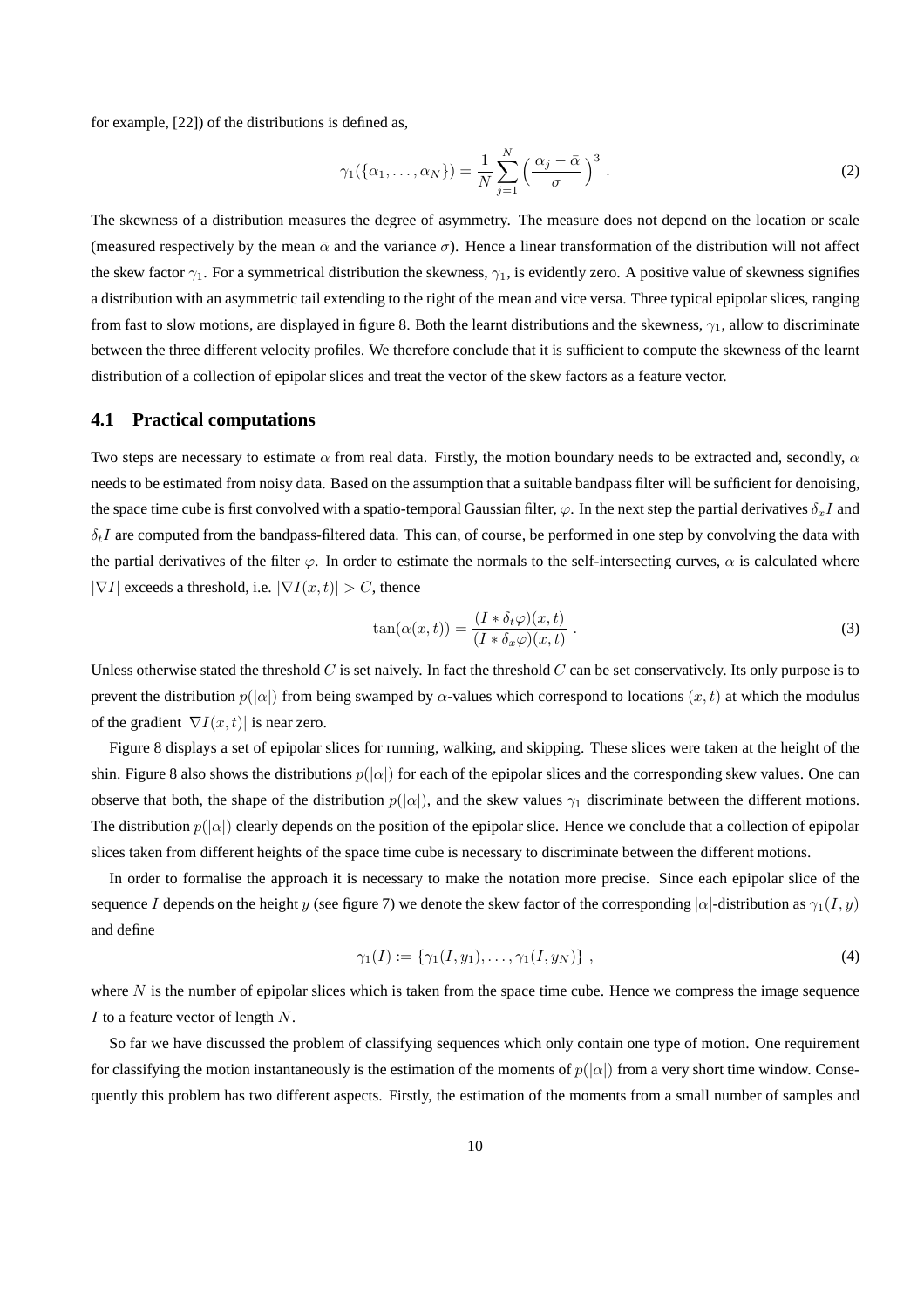

Figure 7: **Spatio-temporal cube or XYT cube.** In order to convolve the image sequence with a spatio-temporal filter the different frames of the sequence are arranged in a so called spatio-temporal cube (left). The width and height of the cube are determined by the width and height of the image. The depth of the cube is determined by the temporal length of the filter. An *epipolar slice* of the XYT cube is defined for a fixed image height  $y = y_1$ . The effect of taking an epipolar slice of the spatio-temporal cube is illustrated by a person walking across the scene. The leg motion gives rise to a particular braided pattern which is visible in the epipolar slice (right).



Figure 8: **Skewness of the**  $|\alpha|$ **-distributions.** This figure illustrates the effect of estimating the skewness  $\gamma_1$  (2) of the learnt distributions for  $|\alpha|$ . The top row shows examples of typical epipolar slices for running, walking and skipping. The corresponding distributions of  $|\alpha|$  are shown in the bottom. It should be noted that all three representations of the data, the raw data, the learnt distribution of  $|\alpha|$  and the skewness of the distribution allow us to discriminate the three different motion patterns. In these examples the foreground pattern (in black) is clearly visible. But since this method is based on the estimation of normals the representation does not depend on the intensity difference between foreground and background as long as exceeds the threshold C (see equation (3).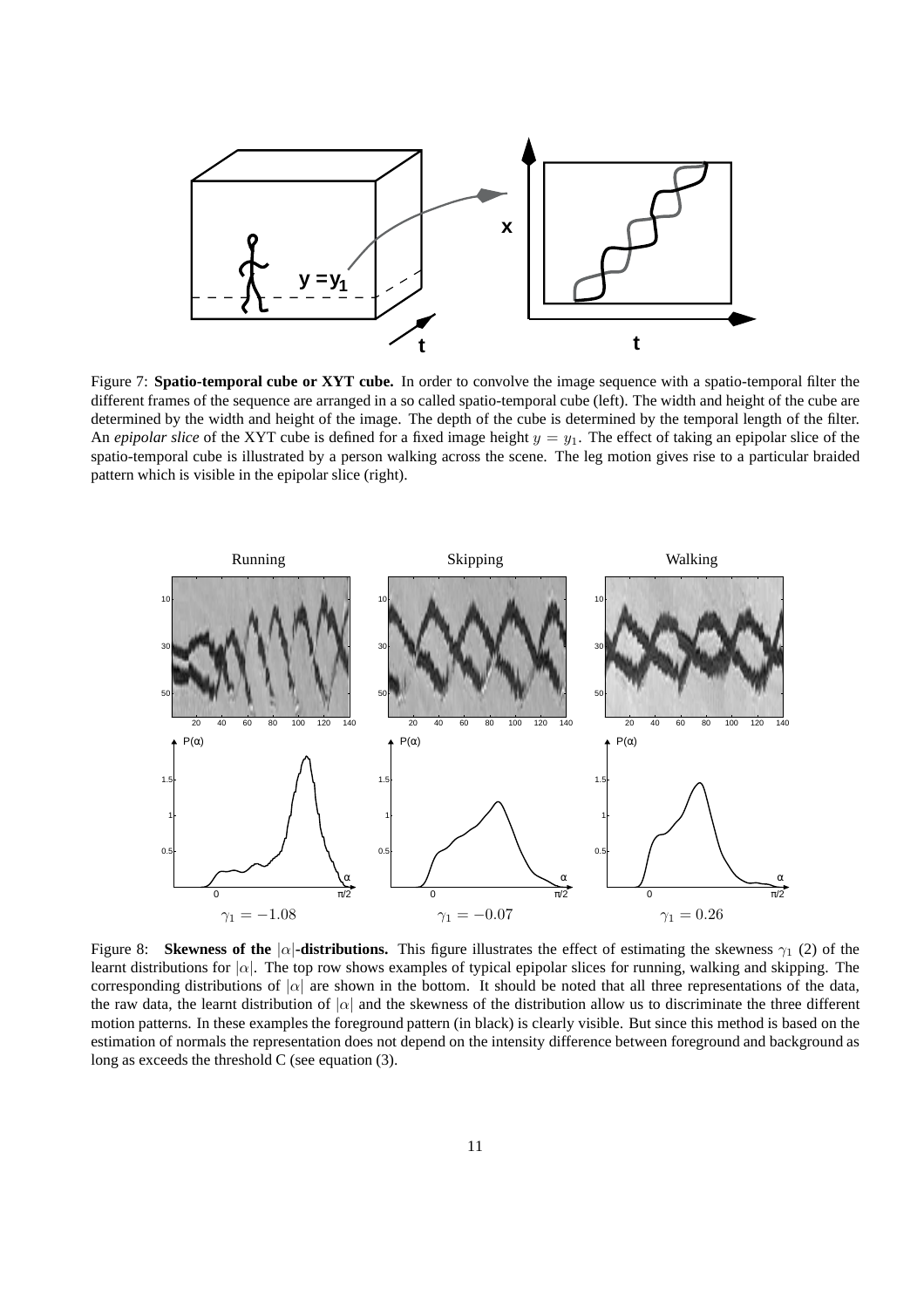secondly, depending on the temporal length of the sequences, the dependency on the phase of the motion. In order to obtain more robust estimates on small sample sizes one could try to approximate the distribution  $p(\alpha)$  a mixture of Gaussians, where

$$
p(x) = \sum_{j=1}^{M} p(x|j)P(j) ,
$$
 (5)

where each of the component densities  $p(x|j)$  is chosen to be a normal distribution, i.e.  $p(x|j) = N(\mu_j, \sigma_j)$ . The coefficients  $P(j)$  are referred to as the mixing parameters which sum to unity. The mixing parameters are hidden variables of the model. The mixture of Gaussians allows for the computation of moments in closed form. But our experiments have shown that this method only provides a marginal improvement.

As opposed to the previous method described in section 3 the segmentation boundaries detected by this method depend on the length of the time window for computing the skew vector  $\gamma_1(I)$ . In case this time-window becomes too short the variance of the learnt distributions  $p(x|j)$  will become so large such that the discrimination between the different motion classes will be impossible.

### **5 Classification Experiments**

We now benefit from the fact that it is no longer necessary to track the outline of the person in order to classify the type of motion. This allows us to test the newly developed method on examples which are considerably more complex than these used in section 3. The first data set contains sequences of four different people running, skipping and walking. Due to the low contrast between foreground and background it would be difficult to track the outline of the people using an edge-based contour tracker. The second set of test sequences consists of a set of aerobics exercises similar to those used previously. But here we include the star jump as third motion class.

All sequences of people walking were recorded at the same time and place. Images of the people involved in the experiment are shown in figure 9. The group of people contains three males and one female all between 20 and 30 years old. In all the data set includes 77 sequences whose lengths vary between 2 sec. and 5 sec.. A simple blob tracker based on motion detectors is applied to locate the foreground window in every frame.



Figure 9: **People involved in the experiment.** Shown are the four people from whom sequences of walking, skipping, and running were recorded. The group contains three males and one female person. It can be seen that the four people are of different height.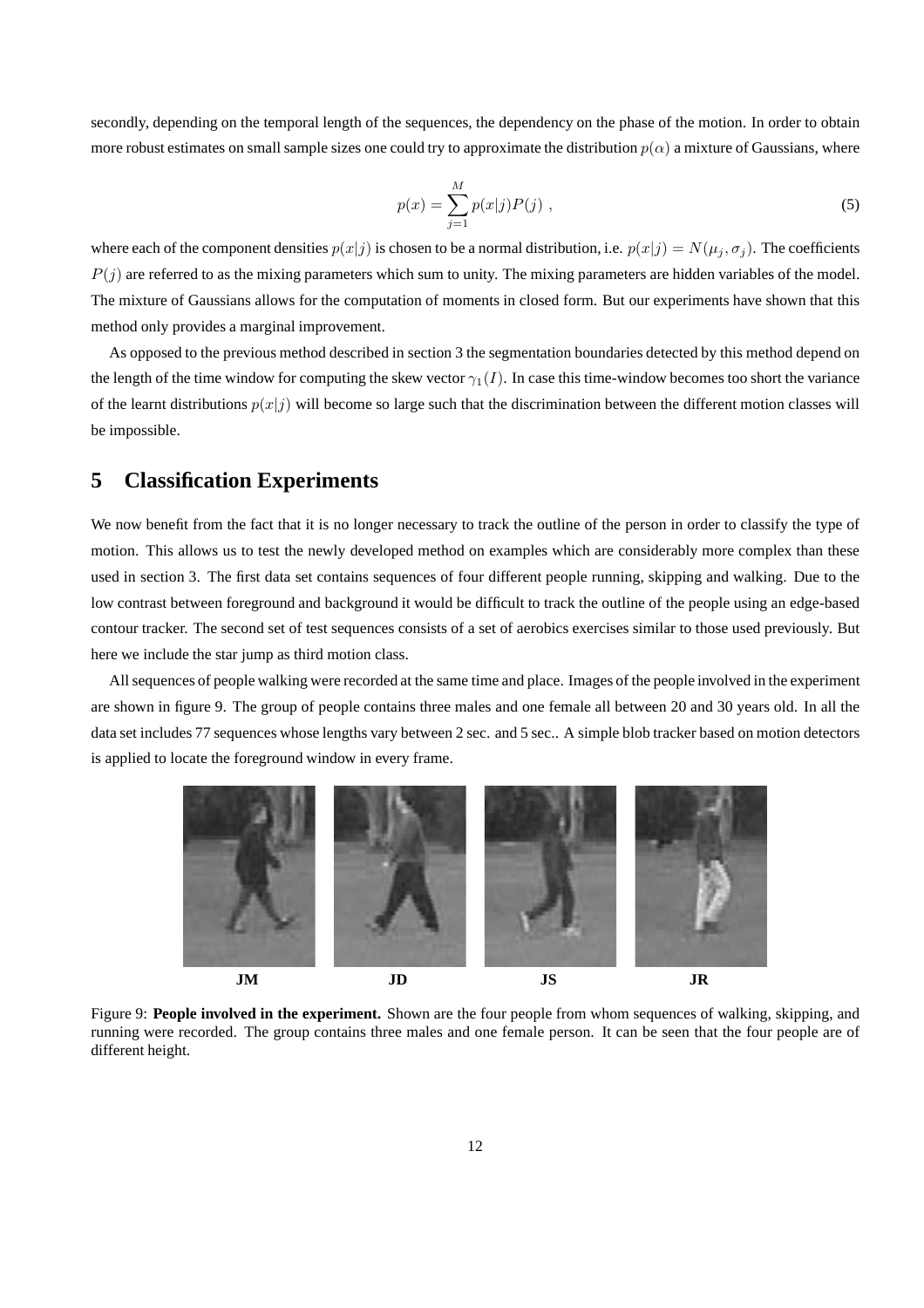

Figure 10: **Skew vectors**  $\gamma_1(I)$  for different walking styles. The skew vectors  $\gamma_1(I)$  (4) are computed for a set of 20 epipolar slices. The exact position of the slices are indicated as red lines in the image on the left. The skew vectors,  $\gamma_1(I)$ , for each of the sequences are presented in the graph on the right. The skew vectors are colour coded. The colour red corresponds to running, green to skipping, and blue to walking. It can be observed that the skew factors of top and bottom slices are implausible. This is a consequence of the naive threshold set in (see equation (3)). The amount of variation in the upper half of the body can be explained by the body motion with respect to the centroid of the body. As a result of computing the skew factors of the different epipolar slices the different walking styles are ordered according to their average speed. In an experiment a linear discrimination analysis of the skew vectors  $\gamma_1(I)$  for a set of four different people performing running, skipping and walking was used to demonstrate that the three different motion classes can be separated.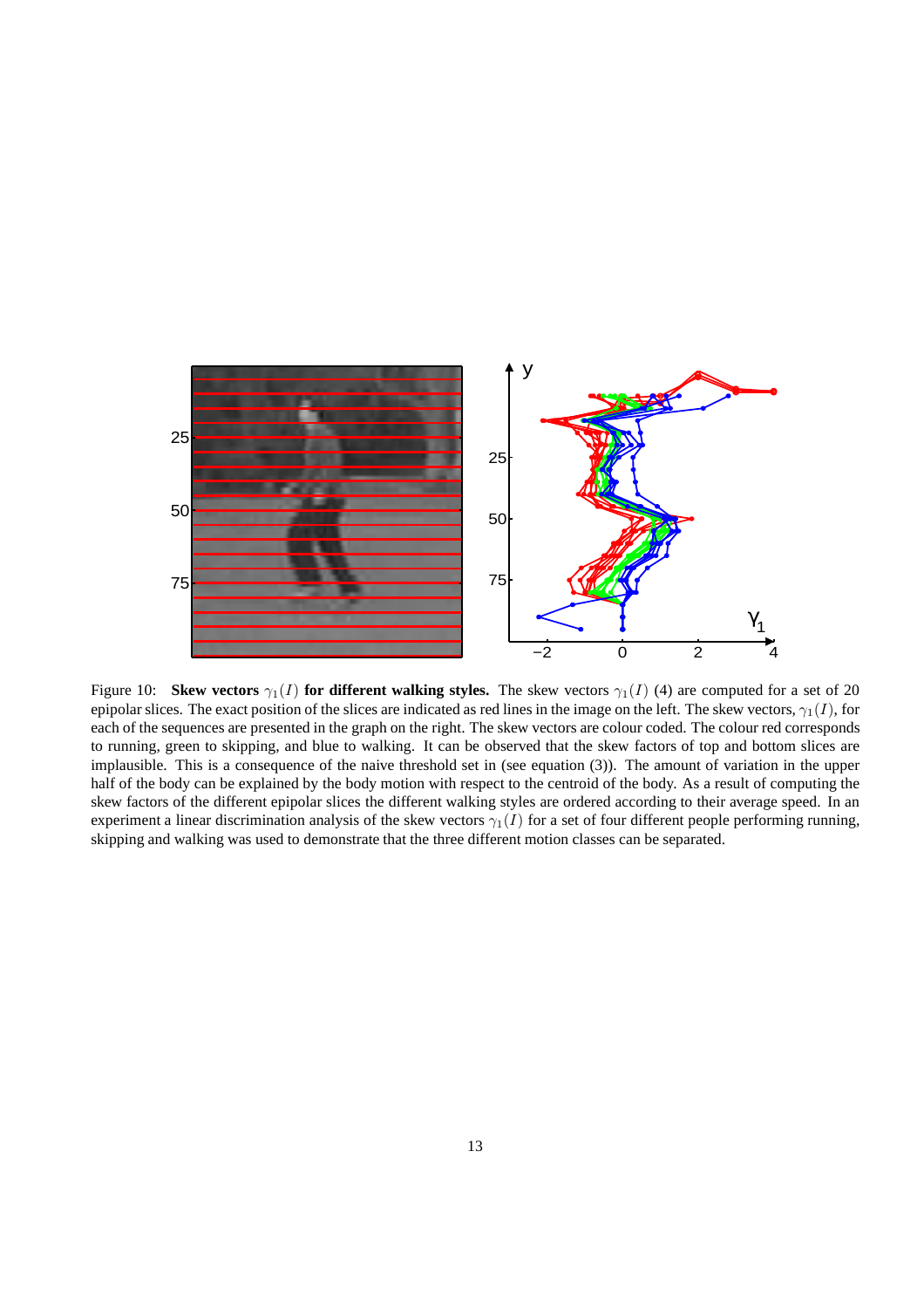

Figure 11: **Classification of walking styles.** The set of sequences containing running, skipping and walking of four different people was divided into a training and a test set. A linear fisher discriminant was then computed for the training data. The test data was mapped onto the first and second canonical variates. Every person in the training set is represented by one of the following symbols ( $\triangle$  - JM,  $\square$  - JS,  $\succ$  - JR,  $\circ$  - JD). The red colour indicates running, green skipping and blue walking. The samples belonging to the training set are shown as outlines whereas the samples of the test set are shown as filled in symbols. Two trials were conducted. The graph on the left shows the results obtained form the first trial. Here the training set contained samples of each person and all three motion types. In a second trial the training set only contained the data of three people performing running, skipping and walking. Although no normalisation for the height of the person is made the methods allows to reliably detect the type of walking style.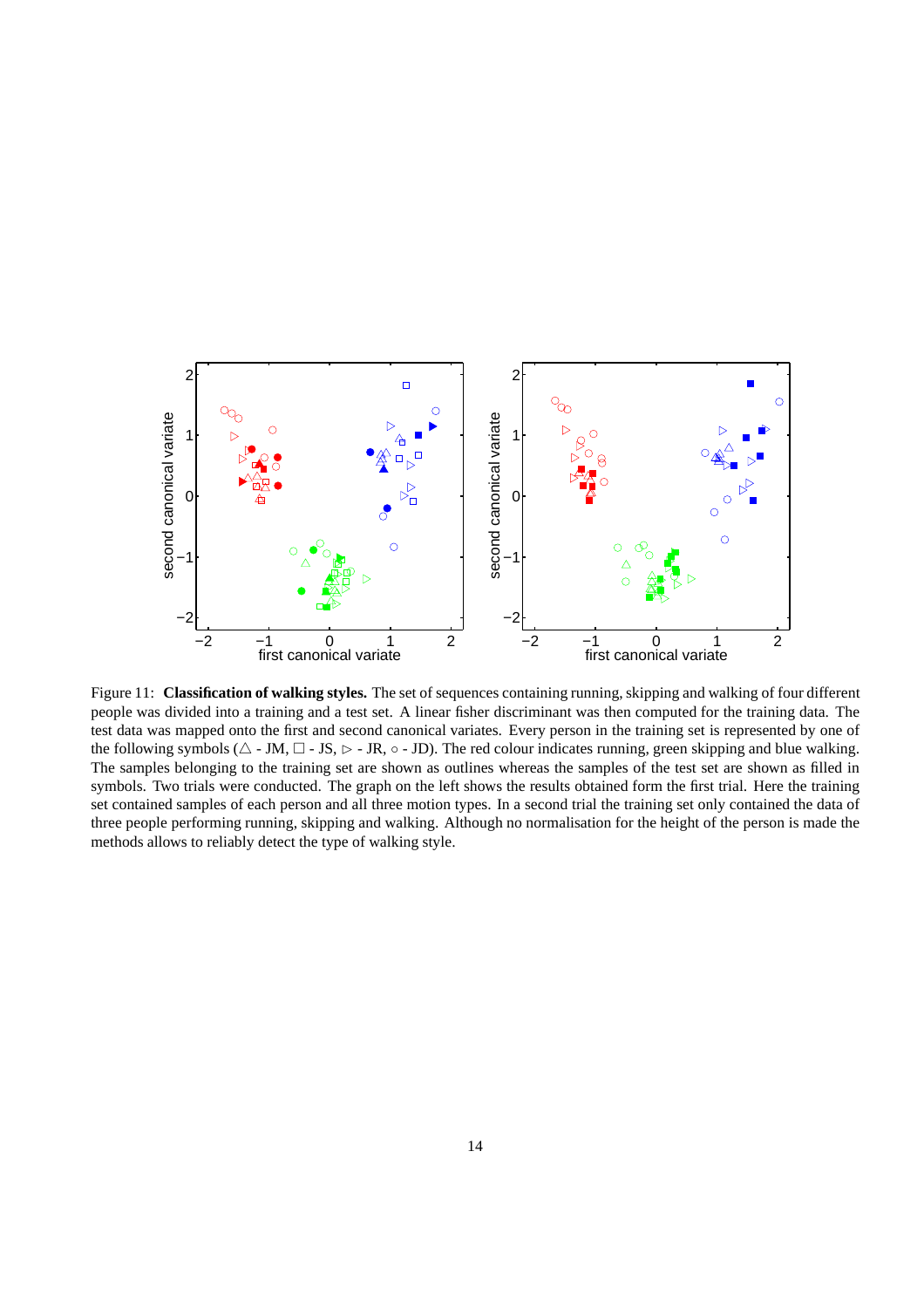In order to visualise some of the results the resulting skew vectors of one person,  $\gamma_1(I)$ , are presented in figure 10. A total number of 20 epipolar slices are analysed for each of the sequences. As a result of the naive threshold  $C(3)$  the skew factors for the top and bottom slices are implausible. The number of locations  $(x, t)$  where the modulus of the gradient  $|\nabla I(x, t)|$ exceeds the threshold C is small hence the estimate of the distribution of  $|\alpha|$  is noisy and unreliable. For that reason the top and bottom slices are discarded. It should be noted that the vectors of skew factors shown in figure 10 give rise to a very natural interpretation of the characteristics of the three different motion types. This method orders these different walking styles in some kind of continuum where the two extremes are defined by running and walking. Here we of course make use of the fact that the walking motions are periodic. In the next section we will demonstrate that the same method can be used to recognise non-repetitive motions when very short time intervals are used.

The question of how well the skew vectors discriminate the different motions was tested in a second experiment. The total number of sequences was divided into a training set and a test set. The first and second canonical variates, also known as the first two Fisher linear discriminants, [21] were computed from the training data. One problem is, of course, that the number of data points compared to the dimensionality of the feature space is small. In order to avoid over-fitting, the training set is enlarged by a number of random samples. The samples for each class are drawn from a multivariate Gaussian distribution whose center and diagonal covariance matrix are estimated from the training data. The test data was subsequently mapped onto these canonical variates. In a first trial the training and the test set contained samples of all four people and all three motions. In a second trial the training set contained samples of all three motions but only of three people. Both results are shown in figure 11. Without applying any normalisation with respect to the height of the person the motion classes are well separated and allow a reliable classification of the class of walking style. The second trial was repeated such that every person was eliminated from the training set. In all experiments we are able to separate the classes of motion.



Jumping Half-Star Star-Jump

Figure 12: **Aerobics motions.** The figure shows single frames taken from the test sequences containing aerobics exercises. The sequences containing jumping and the half star motion were already used for the automatic segmentation experiments in section 3. The full Star-Jump or jumping jack was not used because the contour tracker failed to track the arm motion correctly. Because this analysis does not require any contour tracking this problem is now eliminated.

The second set of test sequences contains three different gymnastic exercises: Jump, Half-Star jump and Star-Jump (or jumping jack) (see figure 12). These sequences do not require any preprocessing since the exercise is performed on the spot.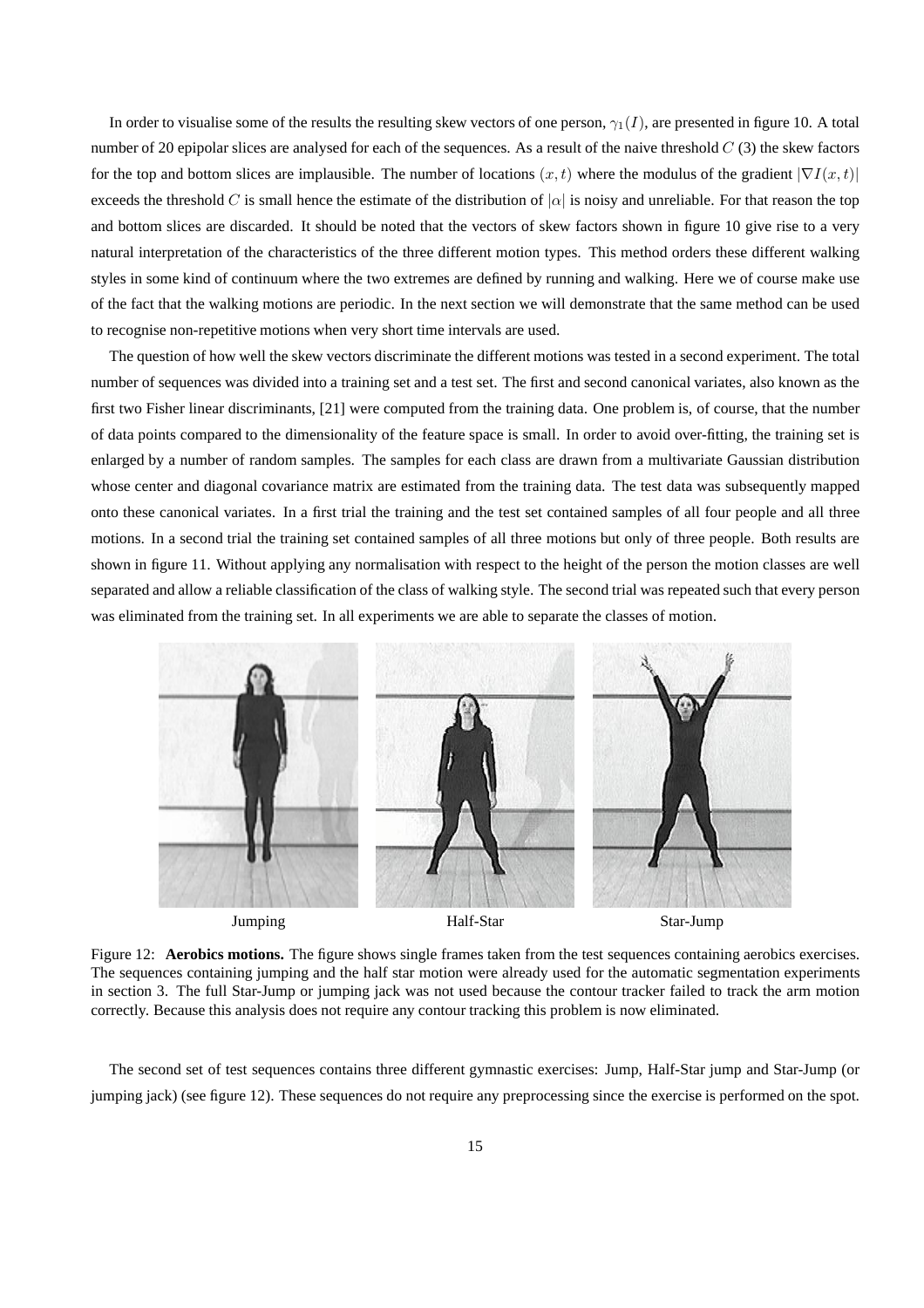

Figure 13: **Skew vectors**  $\gamma_1(I)$  for the aerobics motions. In these experiments the skew factors  $\gamma_1(I)$  (see equation (4)) are computed for a set of 40 epipolar slices. The exact position of the slices are again indicated as red lines in the image on the left. The skew vectors  $\gamma_1(I)$  for each of the test sequences are presented in the graph in the right. The skew vectors are colour coded. The colour red corresponds to Jumping, green to Half-Star jump and blue to the full Star-Jump. It should be noted that although this method is more suitable for analysing leg motion (see text) the presence of arm motion is detected correctly. And moreover the fact that the skew factors are a relatively smooth function with respect to  $y$  indicate that the estimates are not particularly noisy.

As it was mentioned in the introduction to this section it is now no longer necessary to track the contour of the person. The skew factors  $\gamma_1(I)$  can be estimated directly from the image sequence. It needs to be noted that the method of analysing epipolar slices is particularly well suited to analysing the leg motion. This is because of the length of the legs and their relative angle with the epipolar slice. Arm motion does not give rise to a continuous motion pattern which can be observed in the epipolar slices. But the resulting skew vectors, shown in figure 13 clearly reflect the presence of arm motion. Similar to the skew factors for the walking sequences a very natural interpretation of the data is obtained. Since the leg motion of the Half-Star and the Star-Jump is identical, the vector of skew factors are similar for the slices corresponding to the lower half on the body. A similar effect can be observed for the lack of arm motion in the other two motions in the upper body. Needless to say a linear projection of the skew factors onto the first and second canonical variates shows that the data is well separated. Hence this is a suitable feature set for classification. Figures 13 and 10 both indicate that the skew factors  $\gamma_1(I, y)$ are continuous with respect to  $y$ . This results, of course, from the fact that humans move smoothly. This fact will be used later, when we estimate the skew vectors  $\gamma_1(I)$  for small samples sizes.

#### **6 Automatic Segmentations**

Many applications require the instantaneous classification of the type of motion. The skew vectors  $\gamma_1(I)$  are computed for a set of consecutive frames or in other words, of a spatio-temporal cube of a certain temporal length T . Apart of the noise of the measurement model itself, the distribution of the skew vectors  $\gamma_1(I)$  for each class of motion will now depend on the length of the temporal window. This is due to the phase dependency of the motion itself. In a first experiment we attempt to classify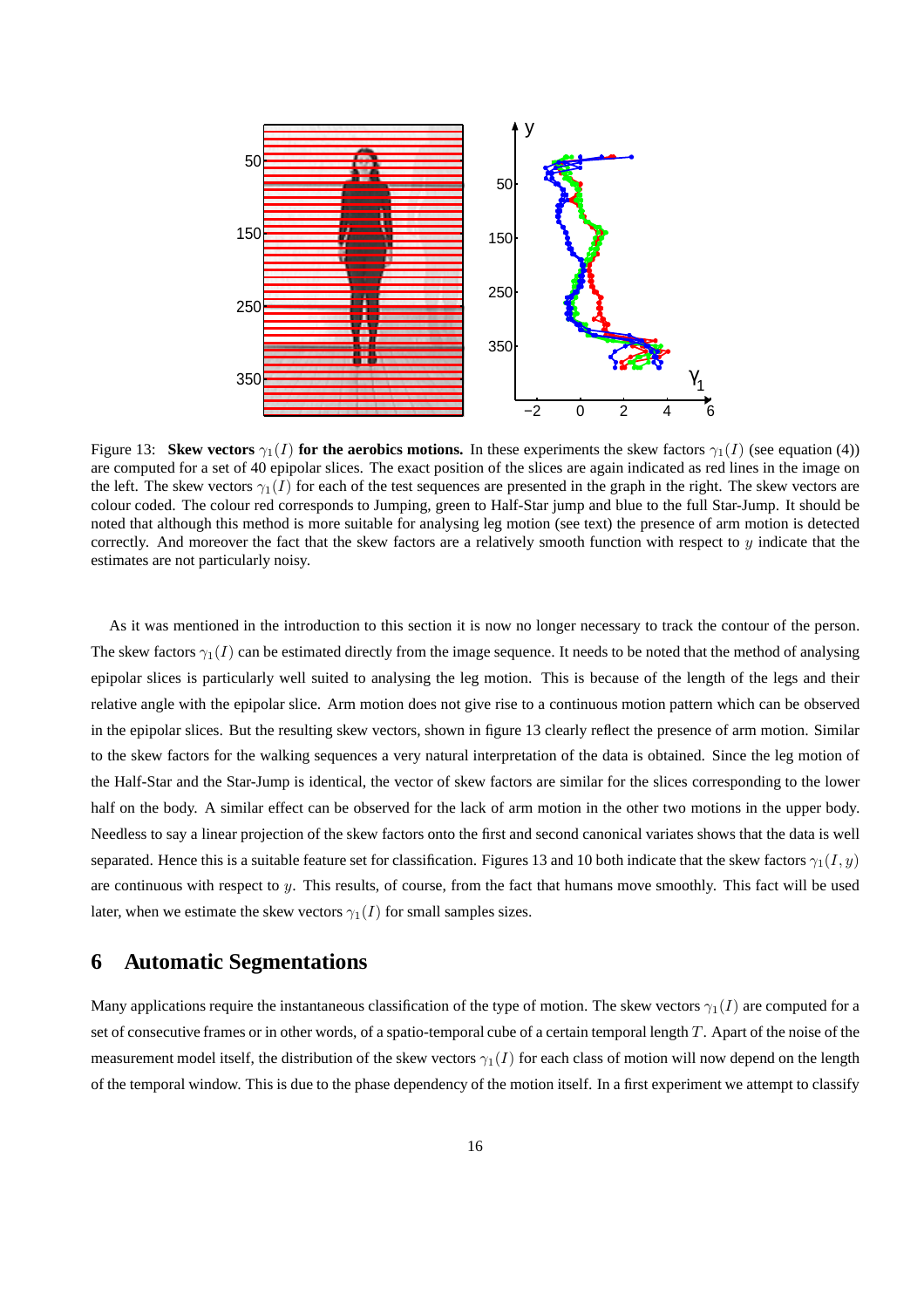each temporal window using a very basic model for the class densities. Like in the computation of the linear discriminant analysis in the previous section, the distributions of the skew vectors  $\gamma_1(I)$  for each motion class are modelled as multivariate Gaussians with mean  $\mu$  and diagonal covariance  $\Sigma$ . The Mahalanobis distance between the skew vectors  $\gamma_1(I)$ , computed for each interval of length T, and the learnt centers  $\mu_i$ , is used to classify the observed motion.

We believe, that it is important to test the use of the skew vectors  $\gamma_1(I)$  using a very basic classification technique. Unlike Hidden Markov Models, such an approach discards, of course, the temporal information about the mean duration of each motion. But parameters for models with hidden parameters are usually learnt using some form of expectation maximisation learning rule. These algorithms do not guarantee to find a local minimum and depend heavily on an initialisation step. If the results obtained by a basic classifier are promising it will be possible to refine them using a more elaborate model.



Figure 14: **Skew vectors**  $\gamma_1(I)$  for basketball player. The skew vectors  $\gamma_1(I)$  (4) are computed for a set of 44 epipolar slices. The feature vectors are convolved with a smoothing filter to reduce the measurement noise (see text). As before the left image shows the location of the epipolar slices. The distributions of the skew vectors of each motion class is modelled by a multivariate Gaussian with a diagonal covariance matrix. The graph on the right shows the mean and standard deviation of each motion class. Four motion classes are used in this experiment: running (in red), walking (in green), turning (in magenta), and throwing (in blue). It can be easily observed that the throw is the only motion that involves a considerable amount of arm motion. The turning motion involves very little arm and leg motion. The motion classes running and walking, however, show some overlap.

## **7 Segmentation Results**

Two sets of image sequences were analysed. The first set contains three sequences of a mixture of aerobics exercises shown in figure 12. The temporal length of the spatio-temporal cube T is chosen to be 25 fields or half a second. Like in the experiment shown in figure 13, a number of 40 epipolar slices are used to compute  $\gamma_1(I)$ . The distributions of the skew vector for each class Jumping, Half-Star, and Star-Jump are learnt from a separate set of training sequences each of which only contains one type of motion. In total, 114 half-second intervals were analysed. Out of these 8 were classified wrongly, which corresponds to an error rate of 7%.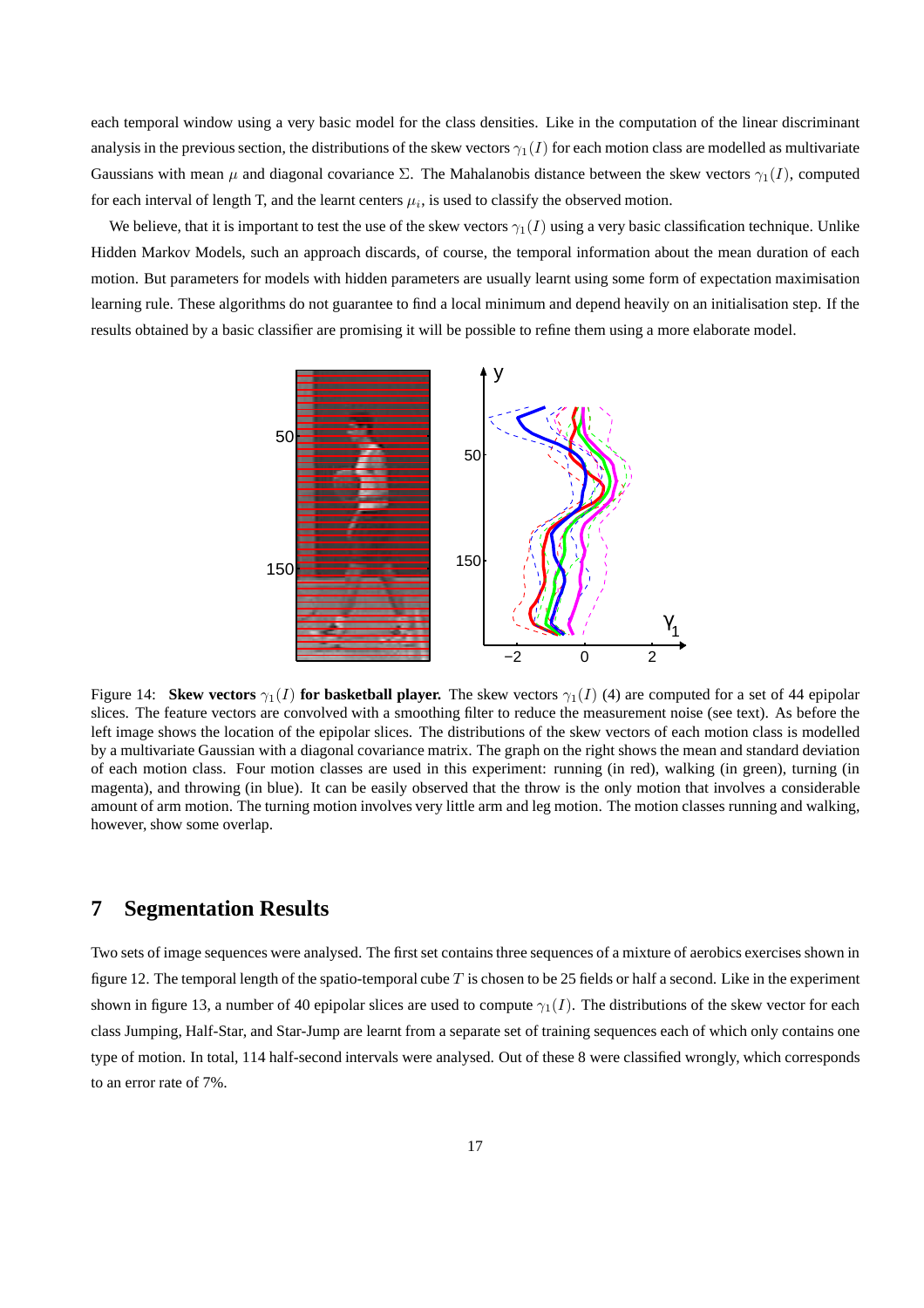These classification errors are due to measurement noise. In order to reduce this measurement noise we convolve each feature vector with a smoothing filter. This is justified by the following observations. Firstly, we expect the true skew factors  $\gamma_1(I, y)$ , as mentioned before, to be continuous with respect to y. Secondly, the noise of the skew estimate on two adjacent slices  $\gamma_1(I, y_i)$  and  $\gamma_1(I, y_j)$  can be assumed to be independent. The reason being that the support of the filters,  $\delta_t\varphi$  and  $\delta_x\varphi$ , needed to compute  $\alpha$  (see equation 3), on the two adjacent slices are disjoint. As a result the number of misclassifications is reduced to 3 out of 114 samples. This corresponds to an error rate of 2.6 %.



Figure 15: **Automatically annotated basketball sequence.** Shown are single frames out of the automatically annotated sequence. The person runs towards the basket dribbling the ball. The ball is then thrown into the basket. After the ball is caught the person walks back. All of these stages are identified correctly. Only the decision between running and walking is sometimes ambiguous.

Finally we analyse sequences of a person playing basketball. Two sequences, each of which is 50 seconds length, are used. Like in the previous example the length of the spatio-temporal cube T is set to be 25 fields of half a second and the skew vectors  $\gamma_1(I)$  were again convolved with a smoothing kernel. The foreground region was tracked using a simple blob tracker. The training data is obtained by labelling each half second interval in one of the sequences as belonging to one of the following motion classes: walking, running, turning, and throwing. As before, each of these motion classes is modelled by a multivariate Gaussian with diagonal covariance matrix. The resulting means for each of the motion classes are shown in figure 14. As it can be seen in the figure the distributions of walking and running have some overlap. As a result walking is occasionally misclassified as running. In total, 10 out of 99 samples are misclassified which corresponds to a misclassification rate of 10 %. All remaining classes of motion are identified correctly. Single frames of the sequence are shown in figure 15. Taking the difficulty of the sequence into account this is a very promising result. Potentially this error rate results from the fact that during training some intervals which contain a transition from standing still to running were labelled as running. Assuming that the camera is stationary this error rate can easily be reduced by taking prior information, such as the output from the blob tracker, into account.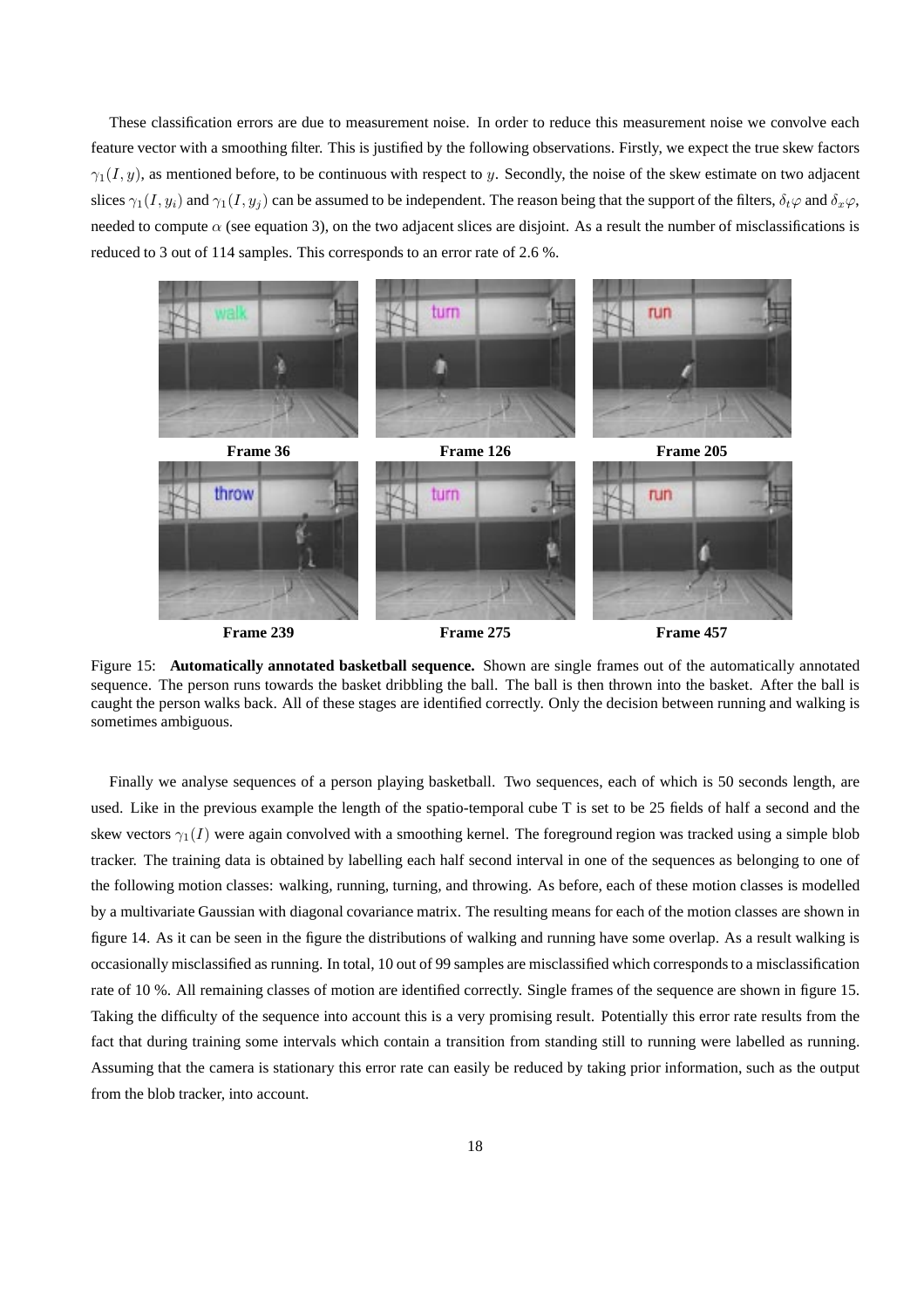# **8 Conclusion**

We have demonstrated that a particle filter with mixed states can be used for classifying motions online. In the approach presented by [5] the discrete states are used up for modelling atomic motions. In that context a bi-level recursive algorithm [20] could be tried for automatic segmentation. But these algorithms are notoriously computationally expensive. Here we show that a single autoregressive model is a serious candidate as a model of atomic motions. This leaves the discrete state free for classification. A Markov chain is used to model the state transitions and to apply long-term continuity constraints. It was demonstrated that the Markov chain can be applied more effectively by using partial importance sampling. Partial importance sampling does indeed improve the asymptotical efficiency, but it does not seem to be capable of reducing the asymptotic error rate.

In order to address the problem of tracker initialisation and foreground modelling we present a novel feature extraction method for the classification of human motion. The method produces feature vectors which can easily be interpreted by inspection. The strength of this feature extraction method is demonstrated for both the classification of sequences containing only one type of motion, as well as, the automatic segmentation of sequences containing mixed motions. The experiments on classifying different walking styles show, that this method is able to generalise from the training data, i.e. it is possible to classify the motion of a person who was not included in the training set. Although we have successfully eliminated problems related to the contour tracking approach there are still a number of open problems. One important question which needs to be addressed is how this method can be used to obtain a view-point independent classification. Yacoob and Black [29] addressed this problem by defining a similarity measure which is invariant under a certain transformation set. Also the effect of background motion need to be investigated in more detail.

## **References**

- [1] A. Baumberg and D. Hogg. Learning flexible models from image sequences. In *Proc. 3rd European Conf. Computer Vision, Stockholm, Sweden*, pages 299–308. Springer-Verlag, 1994.
- [2] M. J. Black and A. D. Jepson. A probabilistic framework for matching temporal trajectories: Condensation-based recognition of gestures and expressions. In *Proc. 5th European Conf. Computer Vision, Freiburg, Germany*, pages 909–924, 1998.
- [3] A. Blake and M. Isard. *Active Contours*. Springer, 1998.
- [4] R. C. Bolles and H. H. Baker. Epipolar-plane image analysis: A technique for analyzing sequences. In *Workshop on Computer Vision, Representation and Control,Shanty Creek, MI*, pages 168–178, October 1985.
- [5] C. Bregler. Learning and recognizing human dynamics in video sequences. In *Proc 11th IEEE Computer Vision and Pattern Recognition, San Jaun, PR*, pages 568–574, 1997.
- [6] O. Chomat, J. Martin, and J.L. Crowley. A probabilistic sensor for the perception and recognition of activities. In *Proc. 6th European Conf. Computer Vision, Dublin, Ireland*, pages 487–503, 2000.
- [7] J. Deutscher, A. Blake, and I. Reid. Articulated body motion capture by annealed particle filtering. In *IEEE Computer Vision and Pattern Recognition, Hilton Head, SC*, pages 126–133, 2000.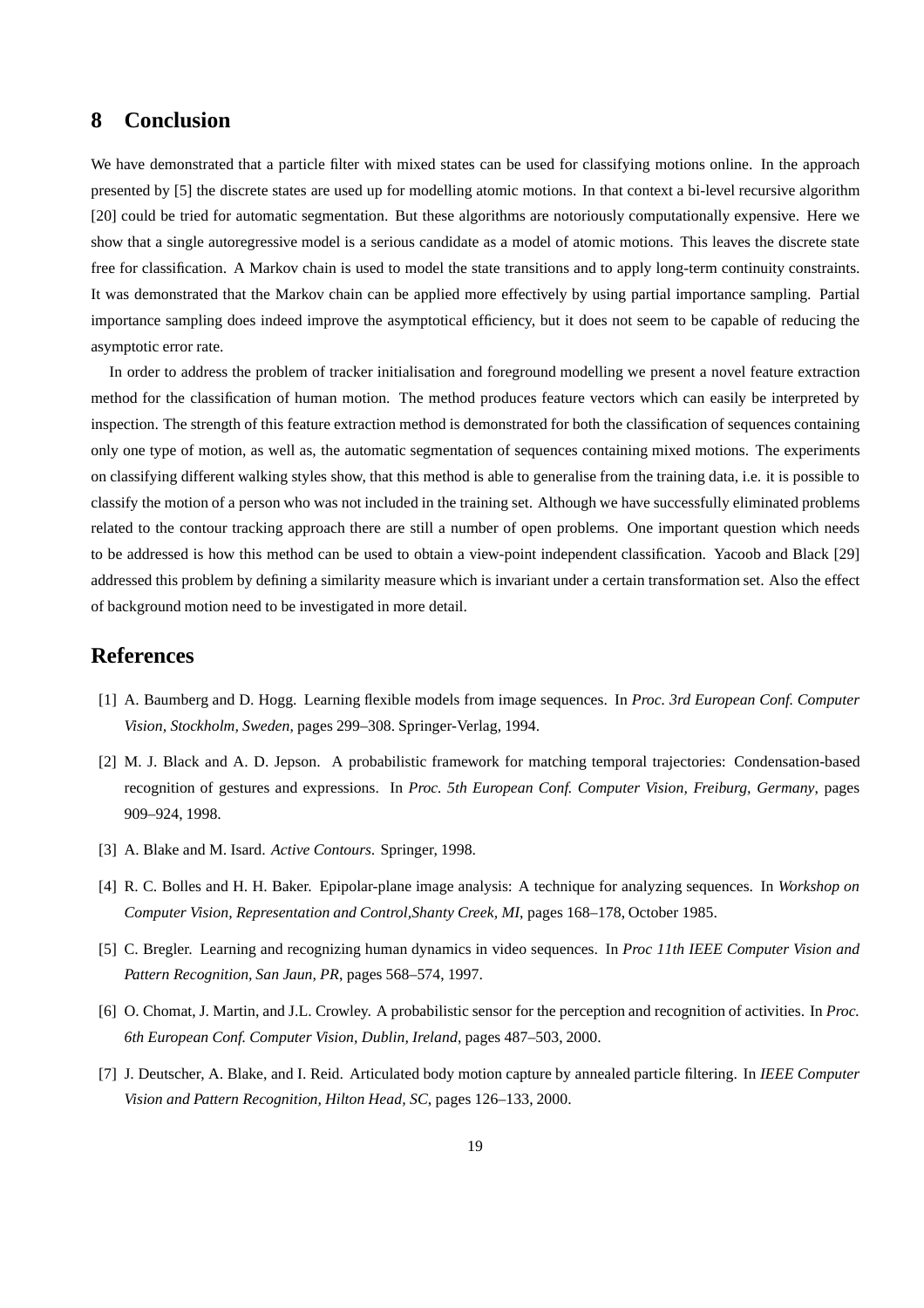- [8] N. Gordon, D. Salmond, and A. Smith. Novel approach to nonlinear/non-gaussian bayesian state estimation. *IEEE Proc.*, 140(2):107–113, 1993.
- [9] J.M. Hammersley and D.C. Handscomb. *Monte Carlo methods*. Methuen, 1964.
- [10] M. Isard and A. Blake. Contour tracking by stochastic propagation of conditional density. In *Proc. 4th European Conf. Computer Vision, Cambridge, UK*, volume 1, pages 343–356, 1996.
- [11] M. Isard and A. Blake. Condensation conditional den-sity propagation for visual tracking. *Int. J. Computer Vision*, 28(1):5–28, 1998.
- [12] M. Isard and A. Blake. A mixed-state condensation tracker with automatic model switching. In *Proc. 6th Int. Conf. on Computer Vision, Bombay, India*, pages 107–112, 1998.
- [13] M.A. Isard and A. Blake. ICondensation: Unifying low-level and high-level tracking in a stochastic framework. In *Proc. 5th European Conf. Computer Vision, Freiburg, Germany*, volume 1, pages 893–908, 1998.
- [14] I. Karatzas and S. E. Shreve. *Brownian Motion and Stochastic Calculus*. Springer, 1991.
- [15] G. Kitagawa. Monte Carlo filter und smoother for non-Gaussian nonlinear state space models. *Journal of Computational and Graphical Statistics*, 5:1–25, 1996.
- [16] H. Lütkepohl. *Introduction to Multiple Time Series Analysis (second edition)*. Springer, 1993.
- [17] S. A. Niyogi and E. H. Adelson. Analyzing and recognizing walking figures in xyt. In *Proc 9th IEEE Computer Vision and Pattern Recognition, Seattle, WA*, pages 469–474, 1994.
- [18] S. A. Niyogi and E. H. Adelson. Analyzing gait with spatiotemporal surfaces. In *Workshop on Non-Ridgit Motion and Articulated Objects, Austin, Texas*, 1994.
- [19] B. North, A. Blake, M. Isard, and J. Rittscher. Learning and classification of complex dynamics. *IEEE Trans. on Pattern Analysis and Machine Intelligence*, 22(9):1016–1034, 2000.
- [20] L. Rabiner and J. Bing-Hwang. *Fundamentals of speech recognition*. Prentice-Hall, 1993.
- [21] B. R. Ripley. *Pattern Recognition and Neural Networks*. Cambridge University Press, 1996.
- [22] H. Scheffé. *The Analysis of Variance*. J. Wiley & Sons, Inc, 1959.
- [23] H. Sidenbladh, M. J. Black, and D. J. Fleet. Stochastic tracking of 3d human figures using 2D image motion. In *Proc. 6th European Conf. Computer Vision, Dublin, Ireland*, volume 2, pages 702–718, 2000.
- [24] T. Starner and A. Pentland. Visual recognition of American Sign Language using Hidden Markov Models. In *Proc 1st Int. Conf. on Automatic Face and Gesture Recognition, Killington, VT*, 1995.
- [25] J. Sullivan, A. Blake, M. Isard, and J. MacCormick. Object localisation by Baysian correlation. In *Proc. 7th Int. Conf. on Computer Vision, Corfu, Greece*, volume 2, pages 1068–1075, 1999.